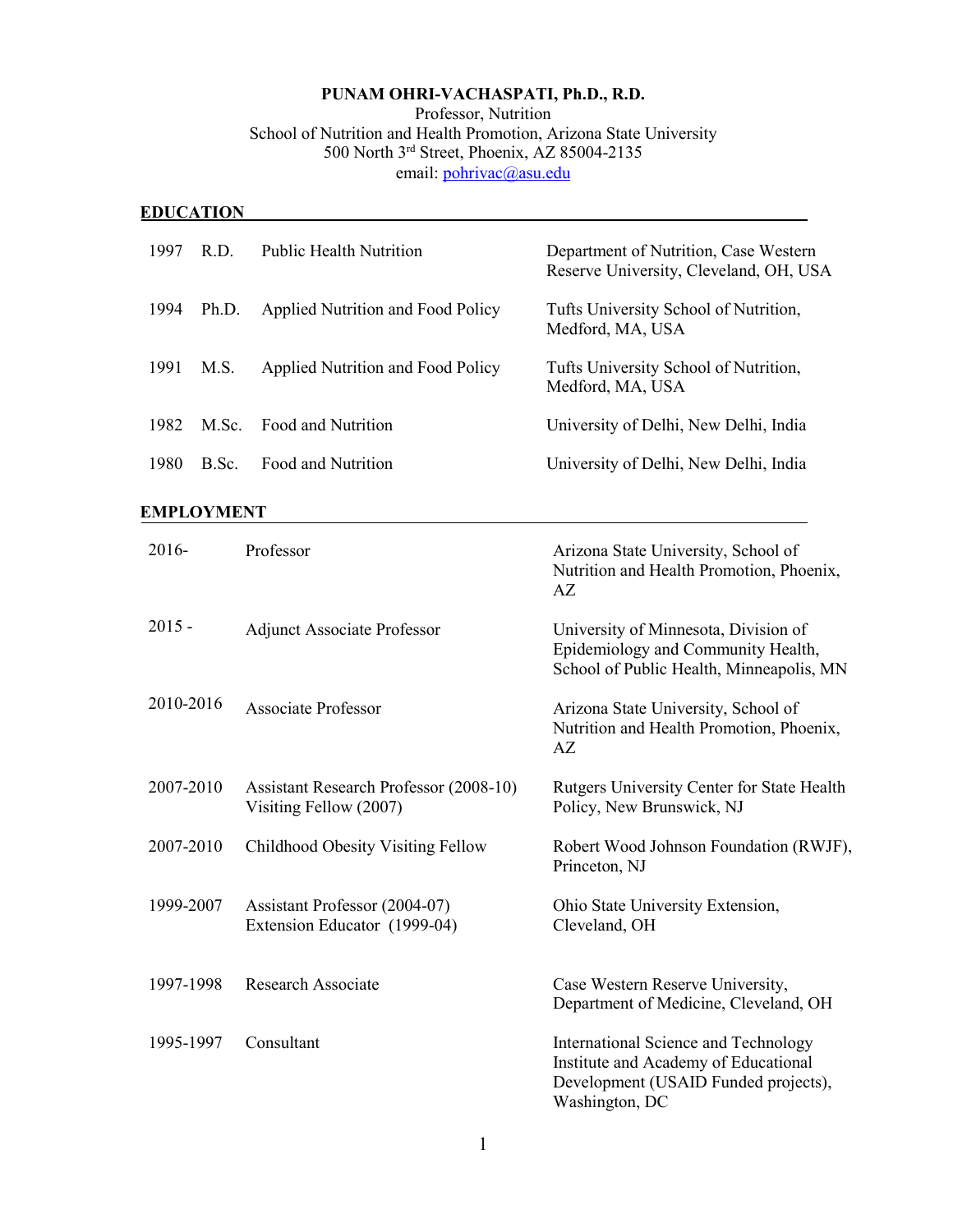| 1994      | Consultant                  | Tufts University Center on Hunger, Poverty<br>and Nutrition Policy, Medford, MA      |
|-----------|-----------------------------|--------------------------------------------------------------------------------------|
| 1989-1994 | Teaching/Research Assistant | Tufts University School of Nutrition,<br>Medford, MA                                 |
| 1986-1987 | Research Associate          | Planning Commission, Government of<br>India, New Delhi, India.                       |
| 1982-1986 | Research Assistant          | National Institute of Public Cooperation<br>and Child Development, New Delhi, India. |

**I. RESEARCH GRANTS**

#### **I.a Funded Research Projects as PI at ASU**

**Funding Agency:** Maricopa County Department of Public Health **Amount:** \$40,000 **Dates**: July 2016-September 201 **Role:** PI P. Ohri-Vachaspati (PI) **Title:** Developing a Pathway to Building Public-Private Partnerships for Expanding the Impact of the Fresh Fruit and Vegetable Program.

**Funding Agency:** University of Delaware (subcontract from Healthy Eating Research)  **Amount:** \$10,700

**Dates**: April 2016 – September 2016 **Role:** PI P. Ohri-Vachaspati (PI) **Title:** Understanding Implementation Feasibility of Recommendations for Minimum Stocking Standards and Marketing Strategies for Small Retail Food Stores

**Funding Agency:** Robert Wood Johnson Foundation **Amount:** \$165,000 **Dates**: September 2016 – August 2018 **Role:** PI 6 P. Ohri-Vachaspati (PI) **Title:** Healthy Policy Fellowship.

**Funding Agency:** National Institutes of Health (*NICHD-R01*) **Amount:** \$3,027,486 **Dates**: March 2012 – July 2017 **Role:** PI **P.** Ohri-Vachaspati, ASU and M. Yedidia, Rutgers (Dual PI) **Title:** Impact of Environmental Changes on Children's BMI and Behaviors: A Panel Study. This longitudinal study is tracking changes in food and PA behaviors and weight outcomes among 1200 low-income children in five New Jersey cities and capturing changes in their environment. The project aims to assess the impact of environmental changes on children's weight outcomes and associated behaviors.

**Funding Agency:** Robert Wood Johnson Foundation **Amount:** \$559,798 **Dates:** July 2012 – July 2017 **Role:** PI P. Ohri-Vachaspati, ASU (PI) **Title:** Tracking the Impact on Children of Changes in the Food and Physical Activity Environments. This project will complement the NICHD-R01 grant (below) and track children's exposure to a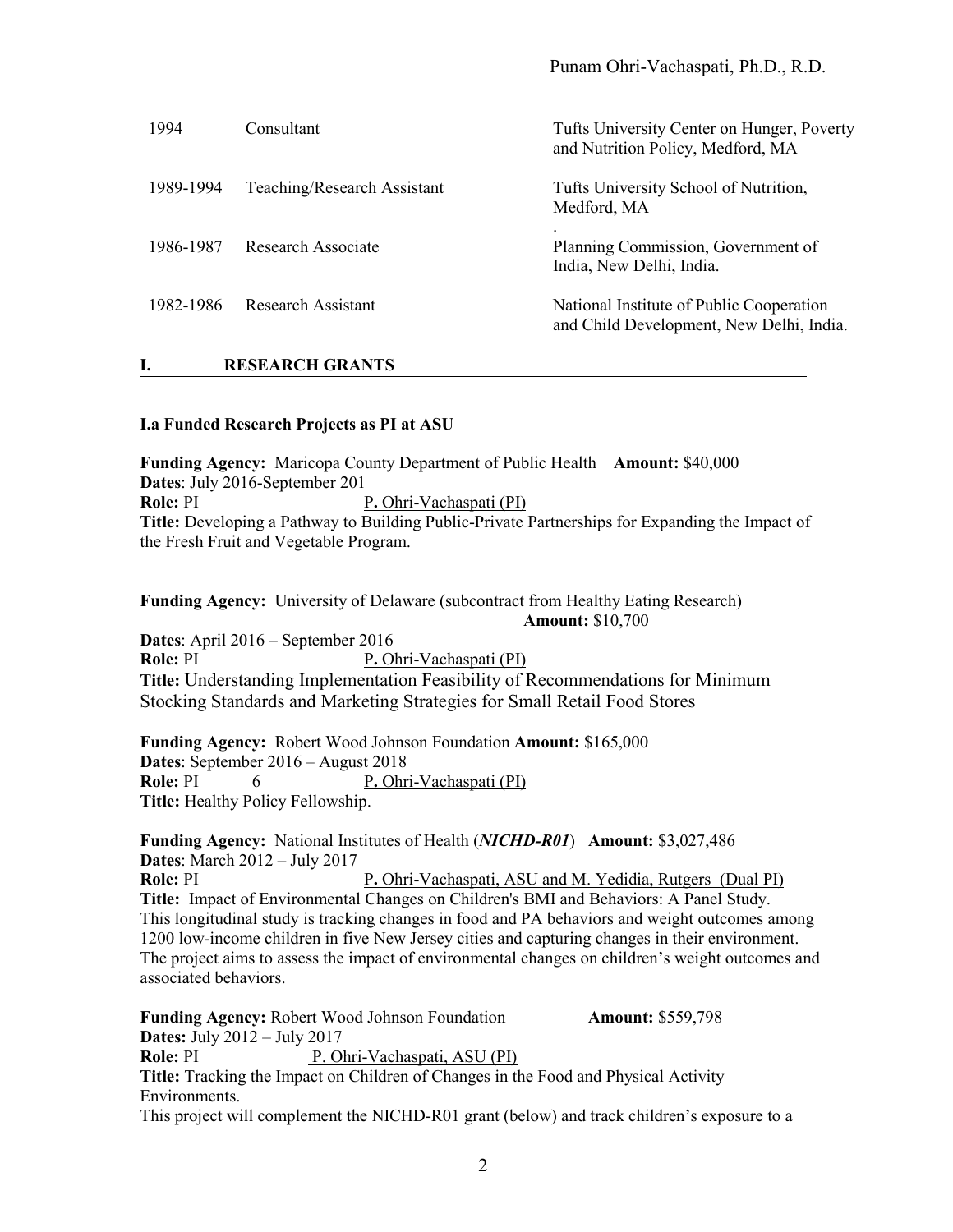comprehensive set of changes in their environment – intended or not – related to food and physical activity (PA) behaviors and weight status.

**Funding Agency:** Robert Wood Johnson Foundation **Amount:** \$130,000 **Dates**: March 2016 – February 2017 **Role:** PI P. Ohri-Vachaspati, ASU (PI)

**Title:** Studying the impact of food and physical activity environments in and around schools on students' weight status.

This project will assess the impact of changes in food and physical activity environments in and around school on students' weight status over time.

**Funding** Agency: Robert Wood Johnson Foundation Amount: \$10,000 **Dates:** March 2016 – February 2017

**Role:** ASU PI on Subcontract. A. Karpyn, University of Delaware (PI)

**Title:** Understanding implementation feasibility of recommendations for minimum stocking standards and marketing strategies for small retail food stores.

This project will use qualitative methods to examine the facilitators and barriers for implementing minimum stocking requirements for small retail stores and also collect baseline data for future evaluations.

**Funding Agency:** National Institutes of Health (*NICHD-R03*) **Amount:** \$154,500 **Dates**: July 2014 – June 2016

**Role:** PI P. Ohri-Vachaspati, ASU and M. Bruening, ASU (Dual PI) **Title:** Improving Accuracy of Classifying Child Weight Status in Population-Based Studies. This project will compare the accuracy of classifying the weight status of children using parentmeasured heights and weights over to parent reported measurements.

**Funding Agency:** United States Department of Agriculture **Amount:** \$39,500 **Dates:** September 2014 – August 2015

**Role:** PI P.Ohri-Vachaspati, ASU (Mentored Grant for R. DeWeese, PhD Student) **Title**: Designing a short-form survey instrument to evaluate the healthfulness of corner stores. Building on the New Jersey Child Health Study (PI: Ohri-Vachaspati & Yedidia) funded by the National Institutes of Health and the Robert Wood Johnson Foundation, this project will develop and validate a short form instrument to assess availability of healthy items in small corner stores.

**Funding Agency:** Robert Wood Johnson Foundation **Amount:** \$100,000

 Subcontract from the Food Trust **Dates:** January 2014 – December 2015

**Role:** Co-I (PI for ASU subcontract) A. Karpyn, The Foot Trust (PI)

**Title:** Evaluating the Health and Economic Impact of the New Jersey Food Access Initiative. In partnership with the Food Trust, University of Pennsylvania, and Econsult Solutions, Inc. this project will assess the health and economic impact of new food stores opening as a result of the initiative in New Jersey.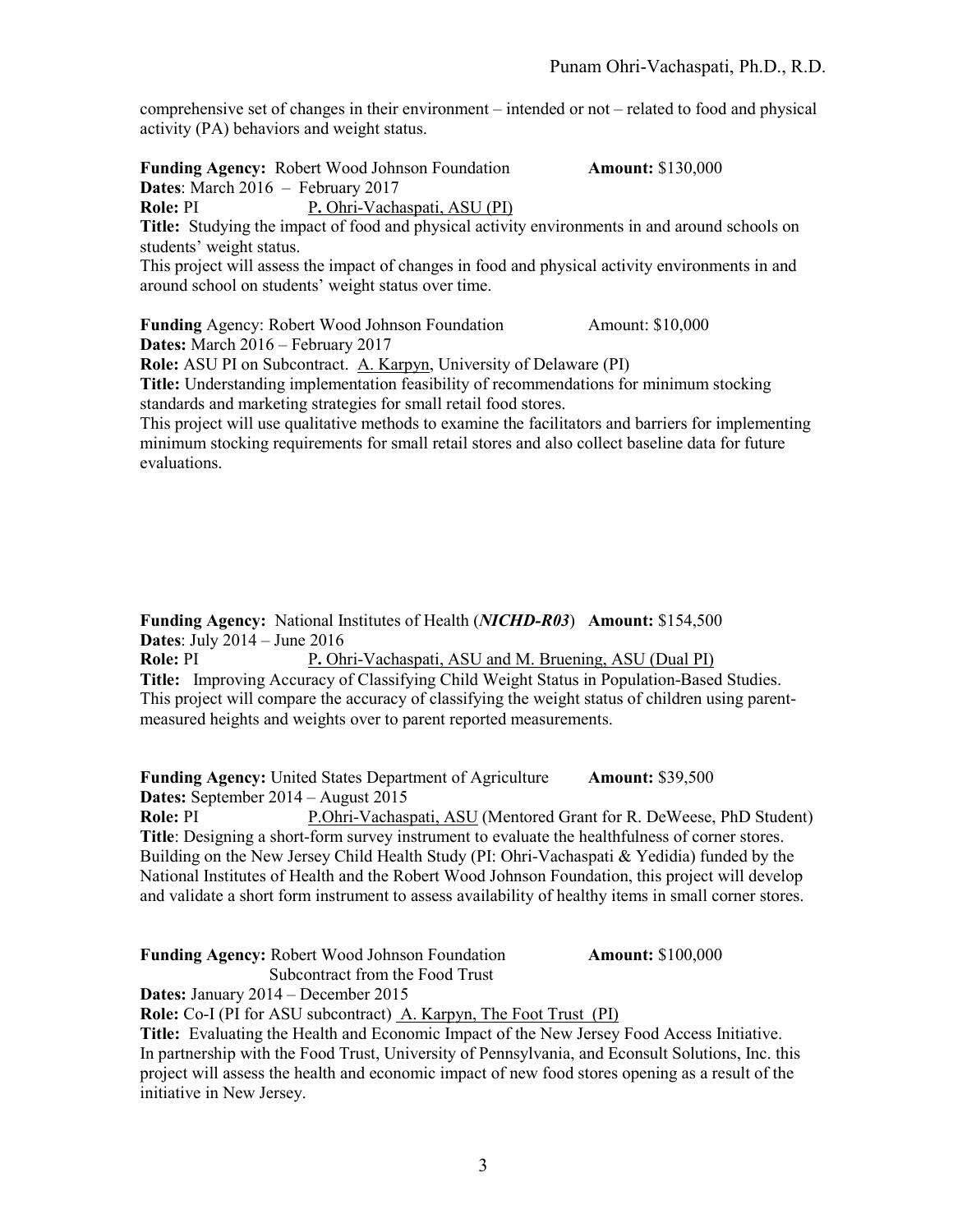**Funding Agency:** Robert Wood Johnson Foundation **Amount:** \$15,000 Subcontract from the Food Trust

**Dates:** June 2012 – December 2012

**Role:** Co-I (PI for ASU subcontract) A. Karpyn, The Food Trust (PI)

**Title:** In-store marketing strategies to promote healthy choices at the supermarket. A subcontract from the Food Trust, this grant is assessing the impact of using coupons as financial incentives for changing purchasing behaviors among low-income predominantly Hispanic shoppers in Arizona.

**Funding Agency:** Arizona Department of Health Services **Amount:** \$21,000 **Dates:** August 2011-December 2011 **Role:** PI P. Ohri-Vachaspati, ASU (PI) **Title:** Policy Considerations for Improving the Supplemental Nutrition Assistance Program: Making a Case for Decreasing the Burden of Obesity.

The purpose of this contract is to support development of a white paper at the behest of the Director of Arizona Department of Health Services, Mr. William Humble, which will make recommendations to the federal and state governments for improving the largest federal food assistance program.

**Funding Agency:** Robert Wood Johnson Foundation (subcontract from Rutgers University) **Amount:** \$80,000

**Dates:** August 2010- November 2011

**Role:** Co-PI (PI for sub-contract) M Yedidia, Rutgers University (PI)

**Title:** New Jersey Childhood Obesity Study (NJCOB).

The aim of this subcontract from Rutgers University on a RWJF grant for which I was the Co-PI at Rutgers (2008-2010) is to analyze cross-sectional data to assess the associations between food and physical activity environments and weight and behavior outcomes.

**Funding Agency**: Robert Wood Johnson Foundation (subcontract from Rutgers University) **Amount:** \$13,200

**Dates:** September 2010 – February 2011 **Role:** Co-I (PI for ASU sub-contract) M. Agrawal, Rutgers University (PI) **Title:** New Jersey Partnership for Healthy Kids (NJPHK) Coalition. This subcontract from Rutgers is to complete a report based on an evaluation of the NJPHK coalition that I had conducted at Rutgers University in 2009-10.

## **I.b Funded Research Projects as Co-PI or Co-I at ASU**

**Funding Agency:** National Institutes of Health, Common Fund, and NIH Director's Early Independence Award **Amount:** \$1.89 million

**Dates:** September 2013 – September 2018 **Role:** Co-I (Mentor) 5% FTE M. Bruening, ASU (PI) Title: The Role of Friendship Networks in Weight-Related Behaviors and Outcomes among College Freshmen.

**Funding Agency:** Virginia G Piper Charitable Trust **Amount:** \$49,842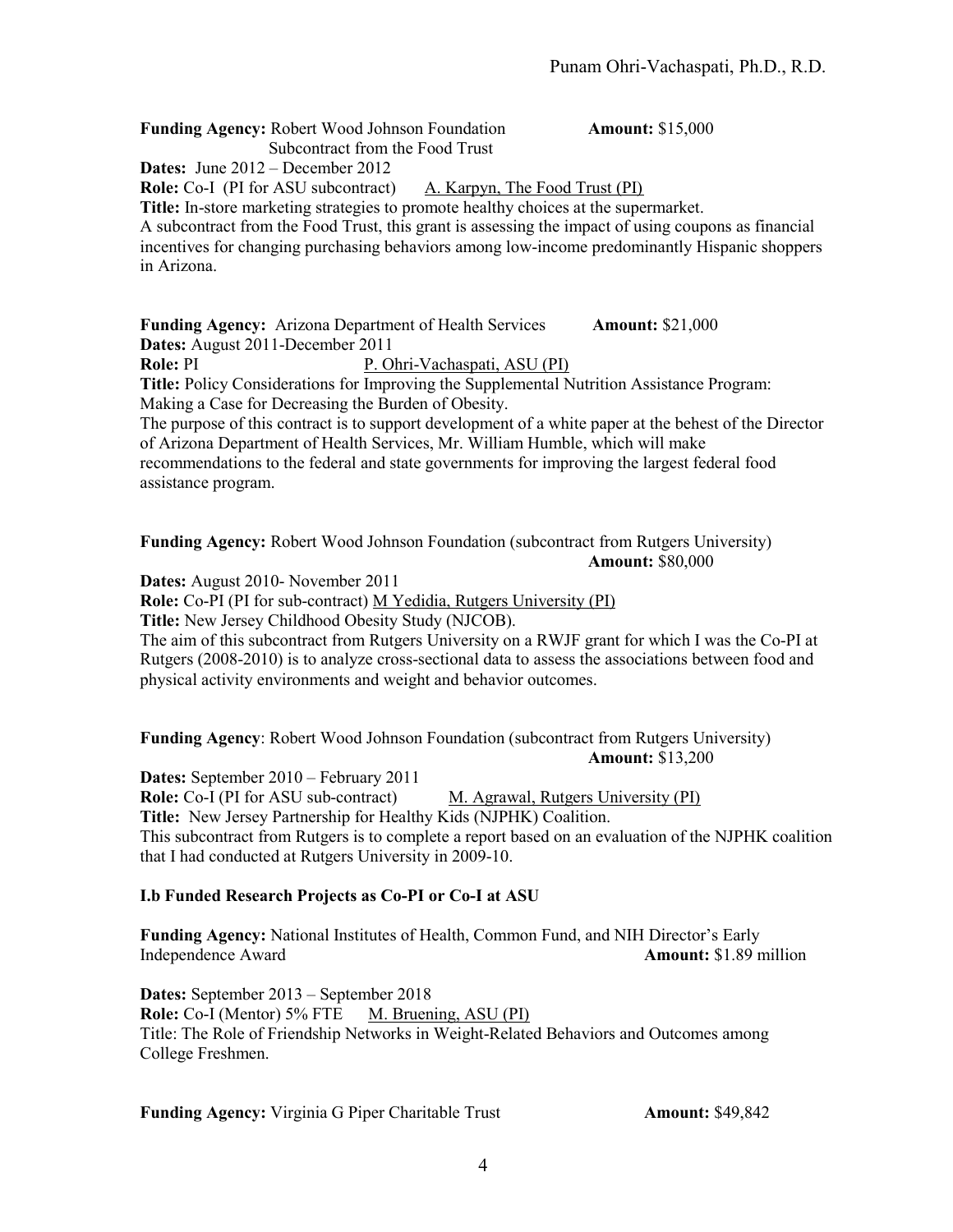**Dates:** March 2013 – August 2014 Role: Co-I M. Adams, ASU and M. Bruening, ASU (Co-PI) **Title:** Evaluation of School Salad Bars and Fruit and Vegetable Consumption in Arizona. The purpose of this study is to assess prevalence of salad bars in public schools across Arizona and to assess plate waste in middle schools that offer salad bars in the lunch serving line vs. those that offer salad bars outside the serving line.

**Funding Agency:** Virginia G. Piper Charitable Trust **Amount:** \$40,000 **Dates:** March 2013 – August 2014 **Role:** Co-I M. Buman, ASU (PI) **Title:** Biobehavioral activity-sleep synergies for cardiometabolic health. The purpose of this study is to develop three smartphone-based interventions that individually target sleep, sedentary, and more active behaviors and to study the impact on cardiometabolic health in US Veterans with metabolic syndrome. **Funding Agency:** Arizona Department of Health Services **Amount:** \$68,000 **Dates:** March 2012 – December 2012 **Role:** Co-PI C. Wharton, ASU (PI) **Title:** Women Infant and Children (WIC) program's *Cash Value Voucher (CVV)* use and participant attitudes and perceptions. The aim of the grant is to explore the reasons for lower CVV redemption rates among segments of WIC population. The results of the study will inform the Arizona WIC program about possible programmatic and policy solutions for improving WIC redemptions. **Funding Agency:** National Institutes of Health (T-32) **Amount:** \$1.2 million **Dates:** July 2011-June 2016 **Role:** Mentor C. Keller, ASU and E. Reifsnider, ASU (PI) **Title:** Leveraging culture to improve health outcomes. This training grant funds pre- and post-doctoral fellows at the College of Nursing and Health

Innovation.

low-income communities.

**Funding Agency:** Robert Wood Johnson Foundation **Dates**: January 2011 – June 2012 **Amount:** \$75,000 **Role:** Co-I S. Echeverria, UMDNJ (PI) **Title** Parental and built environment determinants of physical activity in Latino children. This grant supports secondary analysis of data from the NJCOB study to investigate parental and built environment related determinants of physical activity among Latino children living in five

## **I.c Funded Projects prior to hire at ASU**

**Funding Agency:** Robert Wood Johnson Foundation **Amount:** \$1.6 Million **Dates:** May 2008 - November 2011 **Role:** Co-PI M. Yedidia, Rutgers (PI) **Title:** New Jersey Childhood Obesity Study. The aim of the study was to estimate prevalence of childhood obesity in five New Jersey communities and to identify groups most impacted and explore policy and environmental factors amenable to intervention in these communities.

**Funding Agency:** NJ Department of Health and Senior Services **Amount:** \$80,000 **Dates:** February 2010 – June 2010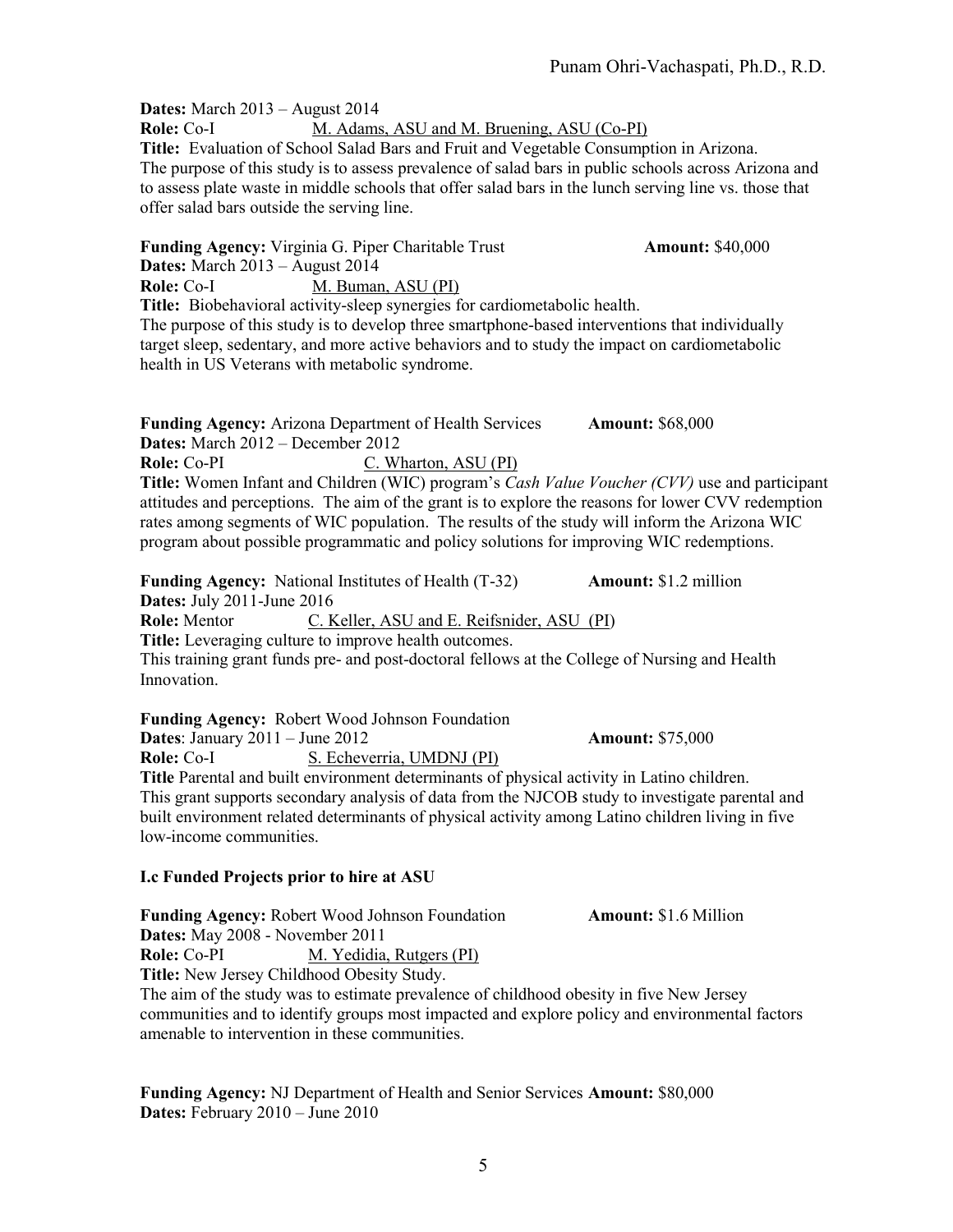**Role:** PI P. Ohri-Vachaspati, Rutgers University (PI) **Title:** Evaluating CDC's Nutrition Physical Activity and Obesity Program – ShapingNJ. The aim of this project is to pilot test CDC's common measures to assess the baseline status of ShapingNJ proposed strategies.

**Funding Agency**: Robert Wood Johnson Foundation **Amount:** \$40,000 **Dates**: January 2010 – February, 2011 **Role**: PI P. Ohri-Vachaspati, Rutgers University (PI) **Title:** New Jersey Partnership for Healthy Kids Coalition. This project aims to assess the strength of the New Jersey Partnership for Healthy Kids coalition and identify areas for development.

**Funding Agency:** Centers for Disease Control and Prevention **Amount:** \$150,000 **Dates:** 2004 – 2007

**Role:** PI on Ohio State University Extension (OSUE) subcontract from Cleveland Department of Public Health P. Ohri-Vachaspati, Ohio State University Extension (OSUE PI) **Title:** STEPS to a HealthierCleveland

As part of the CDC's Steps to a Healthier US initiative, working in partnership with the Cleveland Department of Health and other community partners, this project aims to improve the health of Clevelanders by reducing the burden of obesity, diabetes, and asthma.

**Funding Agency:** United States Department of Agriculture Amount: \$268,000 **Dates:** 2004 – 2007

**Role:** PI on OSUE subcontract from the New Agrarian Center P. Ohri-Vachaspati (OSUE PI) **Title:** Community Foods Project – City Fresh

In partnership with the New Agrarian Center and the Cleveland Department of Health, this project aims to improve access to healthy local produce in low-income neighborhoods that have been identified as food deserts.

**Funding Agency:** Tops Friendly Markets Foundation **Amount:** \$11,500 **Dates:** 2002-2003 **Role: PI** P. Ohri-Vachaspati, Ohio State University Extension (PI) **Title:** Healthy Summer Camps This project focused on providing experiential nutrition education to low-income children attending summer camps in the City of Cleveland.

**Funding Agency:** Cuyahoga County and Cleveland Foundation **Amount:** \$57,600 **Dates:** 2000-2003 **Role:** PI P. Ohri-Vachaspati, Ohio State University Extension (PI) **Title:** Nutrition Resource Guide for Welfare to Work Participants The aim of the project was to develop a self-study resource for preparing quick and healthy meals tailored for low-income welfare to work participants.

**Funding Agency:** Cuyahoga County Jobs and Family Services, OH **Amount:** \$87,000 **Dates:** 2000-2001 **Role:** PI P. Ohri-Vachaspati, Ohio State University Extension (PI)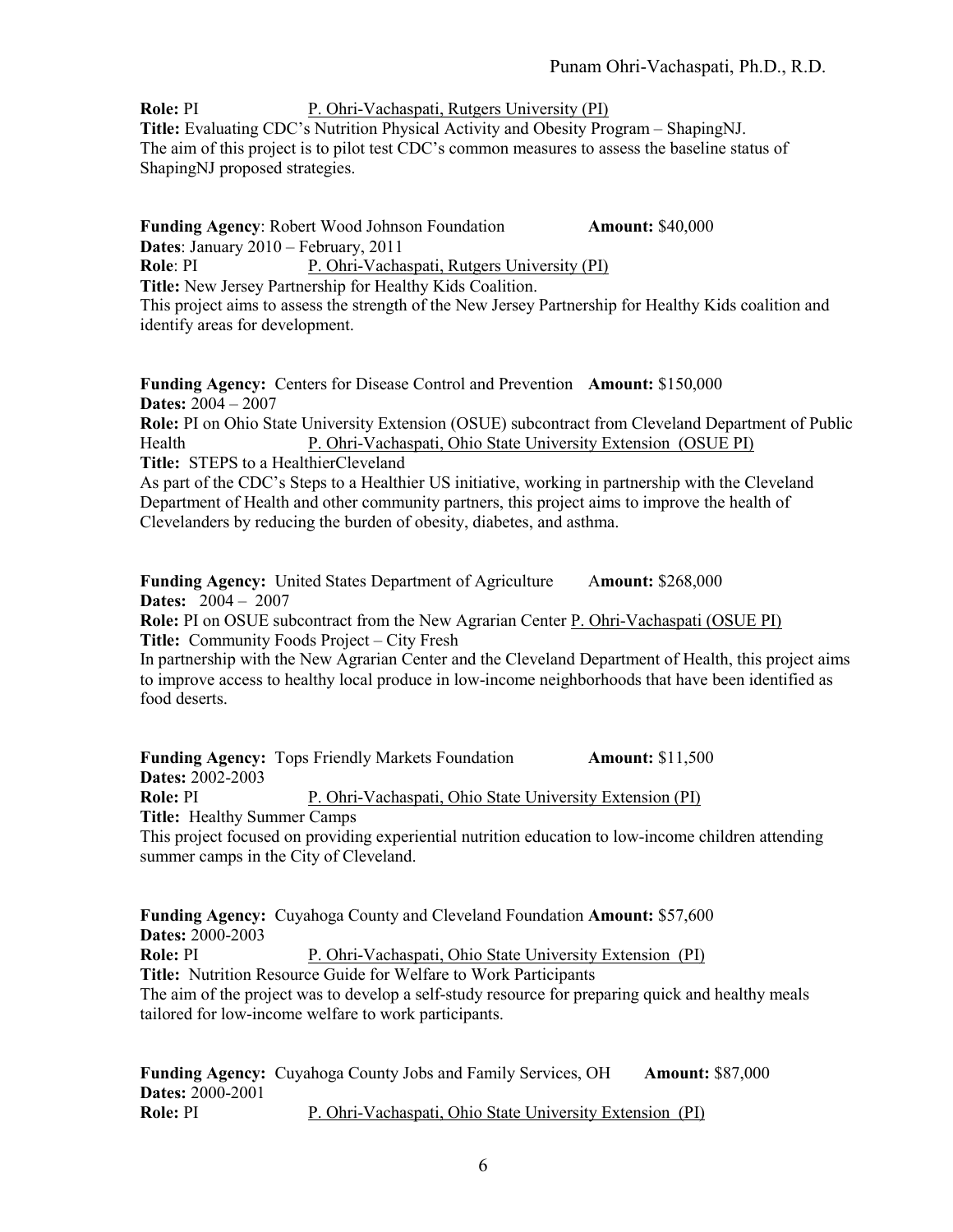**Title:** EFNEP for Welfare to Work and Youth Out of School Initiative

This project supported expansion of the Expanded Food and Nutrition Education Program (EFNEP) to welfare to work participants and for after school programs.

**Funding Agency:** Cuyahoga County Board of Health, OH **Amount:** \$55,500 **Dates:** 1999-2000 **Role: PI** P. Ohri-Vachaspati, Ohio State University Extension (PI) **Title:** Day Care Provider Training The aim of the project was to work in partnership with the Cuyahoga County Board of Health and provide nutrition education training to day care providers in the county.

**Funding Agency:** Cleveland Foundation, Cleveland, OH **Amount:** \$27,500 **Dates:** 1999-2000 **Role:** PI P. Ohri-Vachaspati, Ohio State University Extension (PI) **Title:** EFNEP – Social Marketing to increase program outreach. This grant supported development of social marketing tools to expand the outreach of the EFNEP program in Cuyahoga County, Ohio.

## **I.d Consulting Research Projects**

**Funding Agency:** Centers for Disease Control and Prevention **Dates:** 2014 – 2019 **Role:** Consultant **D. Freedman, Case Western Reserve University (PI) Title:** Core Project for the Prevention Research Center for Healthy Neighborhoods at Case Western Reserve University: Increasing the supply of and demand for farmers' markets, Produce Perks, and the Expanded Food and Nutrition Program (EFNEP) throughout the Cleveland area.

**Funding Agency:** Robert Wood Johnson Foundation **Dates:** 2008-2015 **Role:** Consultant F. Chaloupka, University of Illinois at Chicago (PI) **Title:** Bridging the Gap: Research Informing Practice and Policy for Healthy Youth Behavior.

**Funding Agency:** United States Department of Agriculture **Dates:** 2010-2012 **Role:** Consultant Westat (PI) **Title:** Evaluating the use of Electronic Benefits Transfer (EBT) cards in US farmer's markets.

#### **I.e Research Grants under Review and in Submission**

**Submitted: 2015 Funding Agency:** National Institutes of Health **Role**: Co-I D.Jacobson, ASU & A. Perez, ASU (Dual-PI) **Amount:** \$424,875 **Title:** Moving Communities: A Community-Based Intergenerational Lifestyles Intervention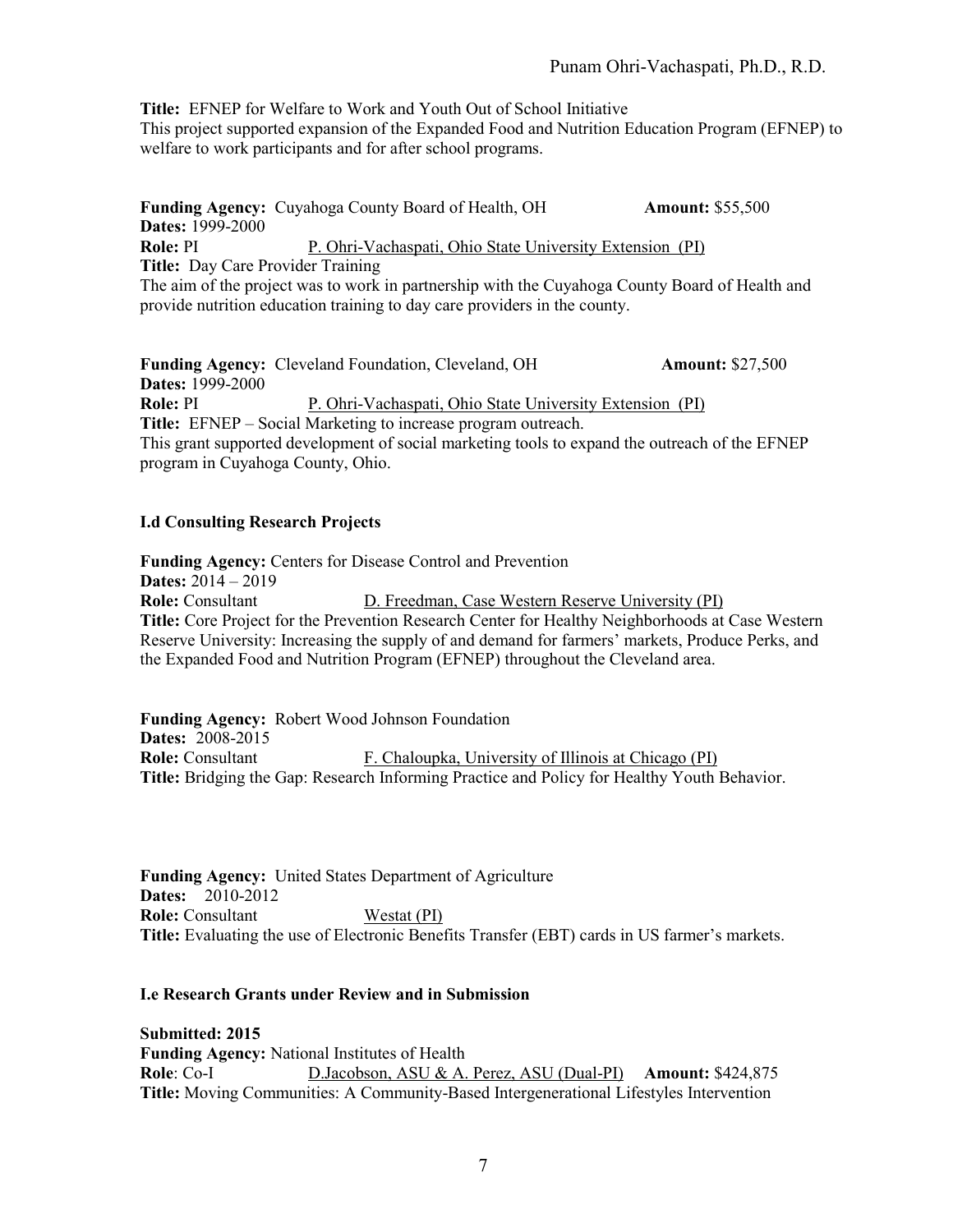## **I.f. Major Research Grants Submitted, Not Funded**

**Submitted:** August, 2015 **Funding Agency:** Robert Wood Johnson Foundation **Amount:** \$190,000 **Role:** PI After a successful competitive first round I have been asked to submit a full proposal by 8/19/2015 **Title**: Fresh Fruit and Vegetable Program: Assessing impact beyond schools.

**Submitted:** 2014 **Funding Agency:** United States Department of Agriculture **Amount**: \$4,903,125 **Role:** PI P. Ohri-Vachaspati (PI) **Title:** Childhood Obesity Prevention. Reducing Sugar Sweetened Beverage Consumption among Elementary School Age Children in Yuma, Arizona. The proposal was scored in the *Medium Priority* category.

**Submitted:** 2013 **Amount:** \$4,880,000 **Funding Agency:** United States Department of Agriculture **Role:** Co-PI W. Riley, ASU (PI) **Title:** YAY Healthy! A multilevel approach to improve youth weight outcomes and associated behaviors in Yuma, Arizona.

**Submitted:** 2013 **Funding Agency:** United States Department of Agriculture

**Role**: Co-I R Aggarwal, ASU (PI) **Title:** Pathways to food security through sustainable water management: leveraging partnerships, community engagement, and knowledge co-generation.

**Submitted**: 2012 **Funding Agency:** The California Endowment. **Amount:** \$300,000 **Role**: PI P.Ohri-Vachaspati, ASU (PI) **Title:** California FreshWorks Fund Evaluation. This project proposed to evaluate The California Endowment's investment, California FreshWorks, to bring fresh healthy food to disadvantaged neighborhoods in California.

**Submitted:** 2011 **Funding Agency:** Robert Wood Johnson Foundation, Healthy Eating Research **Amount:** \$170,000 **Title:** Effect of Menu Labeling in School Cafeterias in 20 Diverse Arizona School Districts. **Role**: PI P.Ohri-Vachaspati, ASU (PI)

**Submitted:** 2011 **Funding Agency**: USDA. **Role:** Co-PI C. Wharton, ASU (PI) **Title:** WIC Cash Value Vouchers (CVV): Impact of a change in redemption rules on overall redemption rates, food environment, and participant attitudes.

**Amount**: \$12,000,000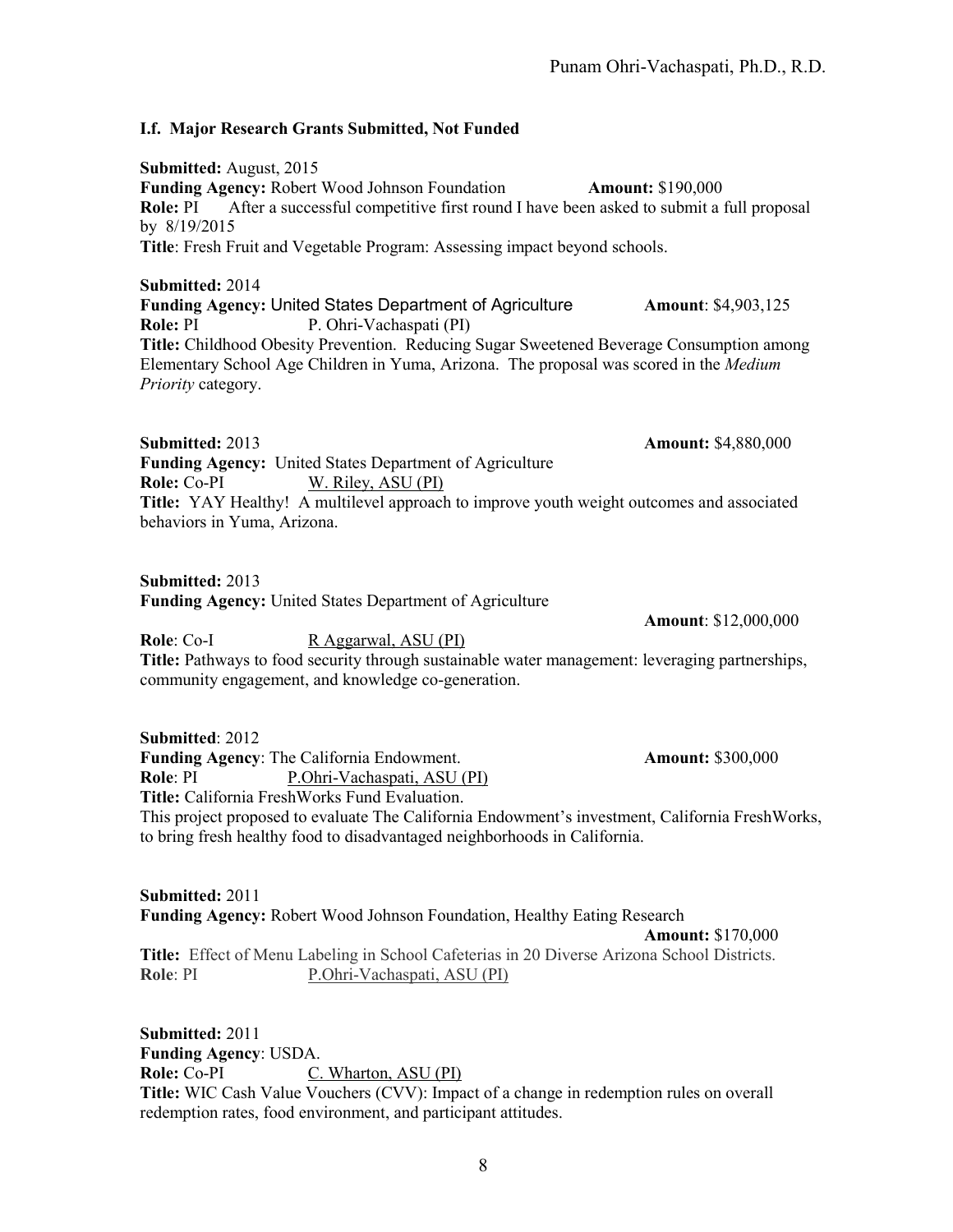## **II. PUBLICATIONS**

In the Nutrition field and related areas authors are listed in decreasing order of contribution, and the following considerations apply:

- The first author is usually the person who conducted most of the work AND wrote the main contents of the manuscript
- The senior author, or principal investigator who secured funding for the work, is usually listed as last author, unless he/she wrote the main manuscript content. This person is usually the corresponding author.

Annotations for individual citations:

- Underlined names are Ohri-Vachaspati's primary mentored students or research mentees
- *CA* stands for Corresponding Author
- *IF* stands for the 5 year impact factor provided by the journal or impact factor available at researchgate.net; median *IF* for nutrition/dietetics journals is **2.44**; median IF for public, environment, and occupational health journals is **1.61** (source: http://adminapps.webofknowledge.com.ezproxy1.lib.asu.edu/JCR/JCR?RQ=HOME)

#### **II.a Journal Articles**

#### **II.a.i Peer Reviewed Journal Articles**

- 1. Bruening M, **Ohri-Vachaspati** P, Brewis A, Laska M, Todd M, Hruschka D, Schaefer DR, Whisner CM, Dunton G. [Longitudinal social networks impacts on weight and weight](http://www.ncbi.nlm.nih.gov/pubmed/27576358)[related behaviors assessed using mobile-based ecological momentary assessments: Study](http://www.ncbi.nlm.nih.gov/pubmed/27576358)  [Protocols for the SPARC study.](http://www.ncbi.nlm.nih.gov/pubmed/27576358) *BMC Public Health*. 2016 Aug 30;16:901.
- 2. Lorts C, **Ohri-Vachaspati P**. Disparities in who receives doctor's advice to lose weight: does income make a difference? *Prev Chronic Dis*, 2016 Oct 6;13:E142.
- 3. DeWeese RS, Todd M, Karpyn A, Yedidia MJ, Kennedy M, Bruening M, Wharton CM, **Ohri-Vachaspati P**. Short-form audit instrument for assessing corner store healthfulness. *Am J Health Promot*. 2016; Forthcoming
- 4. DeWeese RS, Todd M, Karpyn A, Yedidia MJ, Kennedy M, Bruening M, Wharton CM, **Ohri-Vachaspati P.** Healthy store programs and the Special Supplemental Nutrition Program for Women, Infants, and Children (WIC), but not the Supplemental Nutrition Assistance Program (SNAP), are associated with corner store healthfulness. *Prev Med Rep*. 2016;256-261. doi:10.1016/j.pmedr.2016.06.018
- 5. Lorts C, **Ohri-Vachaspati P**. Eating patterns among low-income obese adults: does the doctor's advice carry any weight? *Prev Med. 2016,* 87: 89–94*. IF 3.905 CA*
- 6. Freedman DA, Schneider C, Vaudrin N, Trapl E, **Ohri-Vachaspati P**, Taggart M, Cascio MA, Walsh C, Flocke, S. Narrative review of factors influencing farmer's market use overall and among low-income populations. *J Acad Nutr and Diet*. 2016 Jul;116(7):1136- 55 *IF 3.467*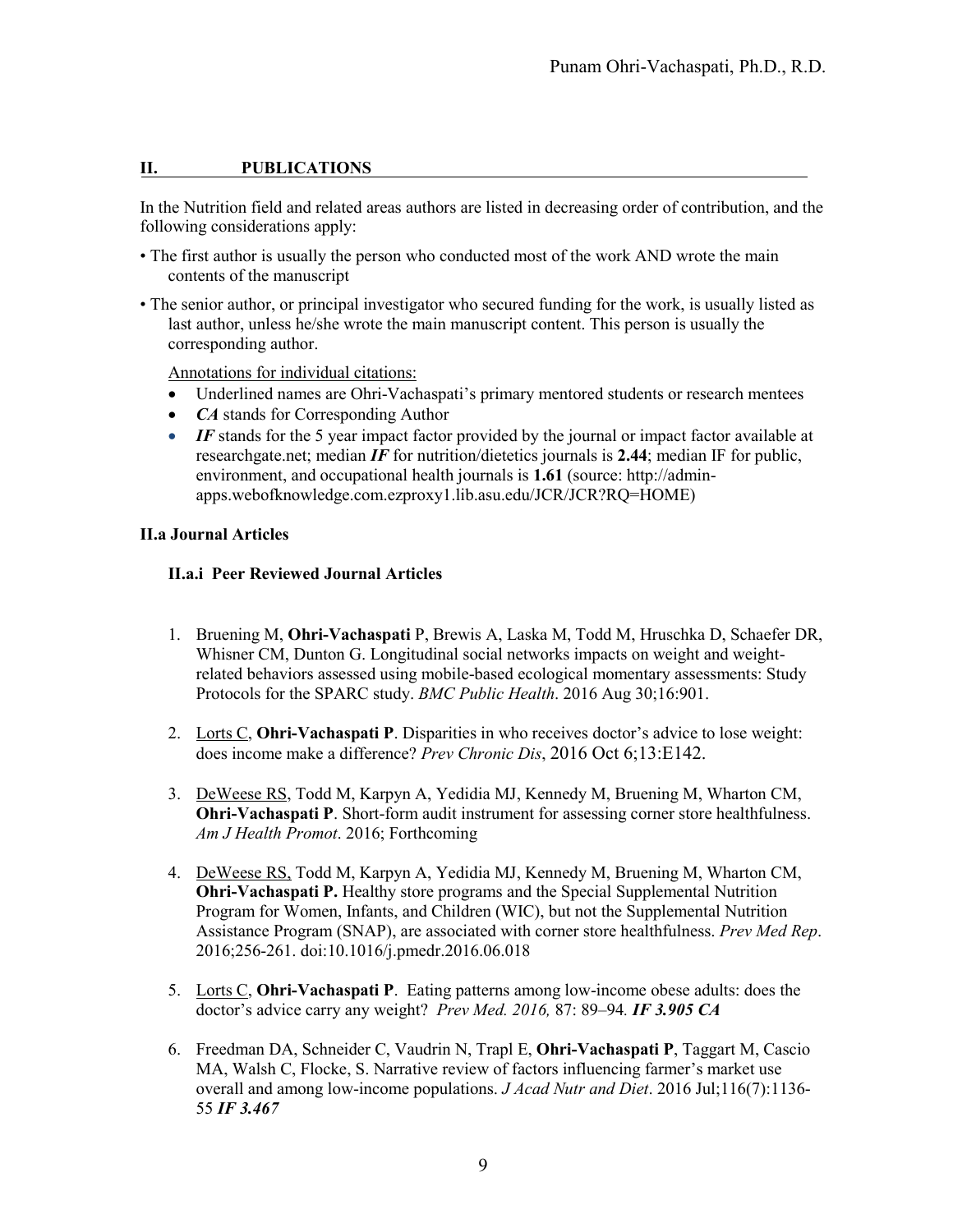- 7. Turner L, **Ohri-Vachaspati P**, Powell L, Chaloupka F. Disparities and improvements in elementary school lunches from 2006-07 to 2012-13. *Prev Chronic Dis*, 2016 Mar 17;13:E39. Forthcoming. *IF 1.956.*
- 8. **Ohri-Vachaspati P**, Turner L, Adams M, Bruening M, Chaloupka FJ. School resources and engagement in technical assistance programs is associated with higher prevalence of salad bars in elementary school lunches in the US. *CA*. *J Acad Nutr and Diet.* 2016 Mar;116(3):417-26. <http://dx.doi.org/10.1016/j.jand.2015.10.023> *IF 3.467*
- 9. DeWeese R, **Ohri-Vachaspati P**. The role of distance in examining the association between active commuting to school and students' weight status. *J Phys Act Health*, 2015, 12(9). *IF 2.09.*
- 10. Buman MP, Epstein DR, Gutierrez M, Herb C, Hollingshead K, Huberty J, Hekler EB, Vega-Lopez S, Ohri-Vachaspati P, Hekler AC, Baldwin CM. BeWell24: Development and process evaluation of a smartphone "app" to improve sleep, sedentary, and active behaviors in US Veterans with increased metabolic risk. *Transl Behav Med*. 2016 Sep;6(3):438- 48..
- 11. Adams MA, Bruening M, **Ohri-Vachaspati P**, Hurley JC. Location of school lunch salad bars and fruit and vegetable consumption in middle schools: a corss-sectional plate waste study. *J Acad Nutr and Diet.* 2016 Mar;116(3):407-16*. IF 3.467*
- 12. Adams M, Bruening M, **Ohri-Vachaspati P**. Use of salad bars in schools to increase fruit and vegetable consumption: Where's the evidence? *J Acad Nutr and Diet*. 2015 Aug; 115(8):1233-6 *IF 3.467.*
- 13. Rimkus L. Isgor Z, **Ohri-Vachaspati P**, Zenk SN, Powell LM, Barker DC, Chaloupka FJ. Disparities in the availability and price of low-fat and higher-fat milk in U.S. food stores by community characteristics. *J Acad Nutr and Diet.* 2015 Dec; 115(12)1975-1985. *IF 3.467.*
- 14. **Ohri-Vachaspati P**, Isgor Z, Rimkus L, Powell LM, Barker D, Chaoupka F. Child-Directed Marketing Inside and on the Exterior of Fast-Food Restaurants. *Am J Prev Med*, 2015 Jan;48(1):22-30. *CA, IF 5.092.*
- 15. Green J, Brown A, **Ohri-Vachaspati P**. Socio-demographic disparities among fast-food restaurant customers who notice and use calorie menu labels. *J Acad Nutr and Diet, 2015*  Jul;115(7):1093-101. *CA, IF 3.467.*
- 16. Echeverria S, **Ohri-Vachaspati P**, Yedidia M. The influence of parental nativity, neighborhood disadvantage, and the build environment on physical activity behaviors among Latino youth. *J. Immigrant Minority Health*, 2015, 17, (2), 519-526. *IF 1.264.*
- 17. **Ohri-Vachaspati P**, DeLia D, DeWeese R, Crespo N, Todd M, Yedidia M. The Relative Contribution of Layers of the Social Ecological Model to Childhood Obesity. *Public Health Nutr.* 2015 Aug;18(11):2055-66. *CA, IF 2.483.*
- 18. Larkey L, Vega-Lopez S, Keller C, McClain D, Ainsworth B, **Ohri-Vachaspati P**, Smith L, Jeong M. A Biobehavioral model of weight loss associated with meditative movement among breast cancer survivors. *Health Psychology Open*. 2014, doi: 10.1177/2055102914565495. *IF 2.175*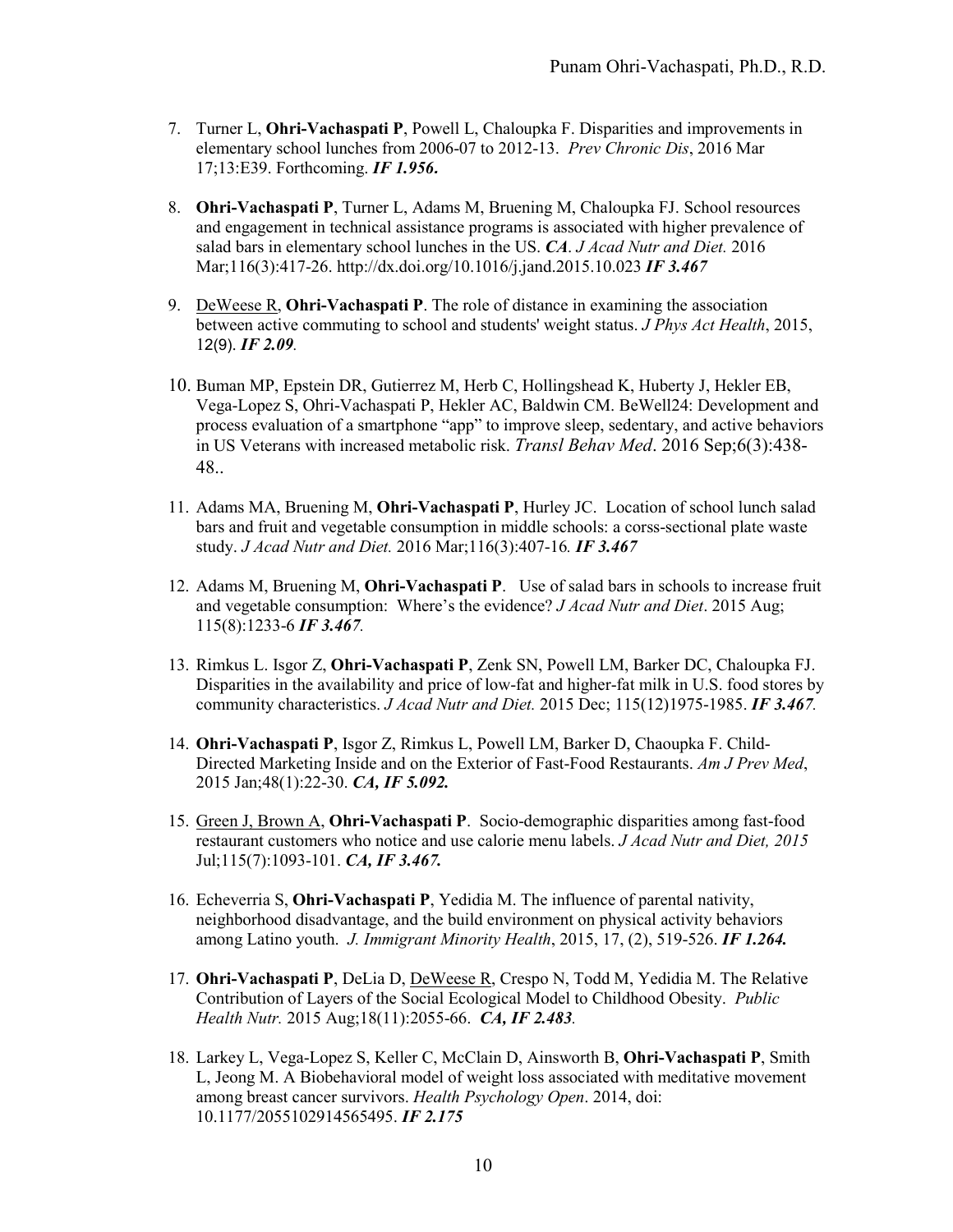- 19. Tang X, **Ohri-Vachaspati P**, Abbott J, Aggarwal R, Tulloch D, Lloyd K, Yedidia M. Associations between food environment around schools and professionally measured weight status for middle and high school students. *Child Obes.* 2014, 10 (6), 511-517. *CA, IF 1.868.*
- 20. Zenk SN, Powell LM, Rimkus L, Isgor Z, Barker D, **Ohri-Vachaspati P,** Chaloupka F. Relative and absolute availability of healthier food and beverage alternatives differ across communities in the United States. *Am J Public Health,* 2014, 104 (11), 2170-2178. *IF 4.229*.
- 21. Rimkus L, **Ohri-Vachaspati P**, Powell LM, Zenk SN, Quinn CM, Barker DC, Pugach O, Resnick EA, Chaloupka FJ. Development and reliability testing of a fast food restaurant observation form. *Am J Health Promot,* 2014, 45 (6), 540-548*. IF 2.65.*
- 22. Bertmann FM, Barroso C, **Ohri-Vachaspati P**, Hampl J, Sell K, Wharton CM. Women, Infants, and Children Cash Value Voucher (CVV) use in Arizona: A qualitative exploration of barriers and strategies related to fruit and vegetable purchases. *J Nutr Educ and Behav*, 2014;46(3):S53–S58*. IF 2.072.*
- 23. **Ohri-Vachaspati P**. Parental perception of the healthfulness of school meals and its association with student behavior. *Appetite*. 2013, 74, 44-47. *CA, IF 3.144.*
- 24. DeWeese R, Yedidia M, Tulloch D, **Ohri-Vachaspati P**. Associations of neighborhood perceptions with active school commuting in low-income cities. *Am J Prev Med*. 2013. 45 (4), 393-400. *CA***,** *IF 5.092.*
- 25. **Ohri-Vachaspati P**, Lloyd K, DeLia D, Yedidia M. A closer examination of the relationship between childhood obesity and the food and physical activity environment. *Prev Med. 2013, 57 (3), 162-167*. *CA; IF 3.917, #C 5*.
- 26. **Ohri-Vachaspati P**, Turner L, Chaloupka F. Elementary school participation in the United States Department of Agriculture's Team Nutrition program is associated with more healthful school lunches. *J Nutr Educ and Behav*. 2013, 45 (6), 733-738. *CA; IF 2.072.*
- 27. Rimkus L, Powell LM, Zenk S, , Han E, **Ohri-Vachaspati P**, Pugach O, Barker D, Resnick E, Quinn C., Myllylluoma J, Chaloupka FJ. Development and reliability testing of a food store observation form. *J Nutr Educ and Behav*. 2013, 45 (6), 540-548. *IF 2.072.*
- 28. Kirkpatrick SI, Reedy J, Kahle LL, Harris JL, **Ohri-Vachaspati P**, Krebs-Smith SM. Fast food menu offerings vary in dietary quality, but are consistently poor. *Public Health Nutr*. 2013. 2013; 15:1-8. *IF 2.483*.
- 29. **Ohri-Vachaspati P**, Turner L, Chaloupka F. Fresh fruit and vegetable program participation in elementary schools in the United States and availability of fruits and vegetables in school lunch meals. *J Acad Nutr and Diet*. 2012;112(6):921-926. *CA, IF 3.467.*
- 30. **Ohri-Vachaspati P**, Turner L, Chaloupka F. Alliance for a healthier generation's competitive beverage and food guidelines: Do elementary school administrators know about them and do they report implementing them? *J Sch Health*. 2012;82:469-477*. CA;*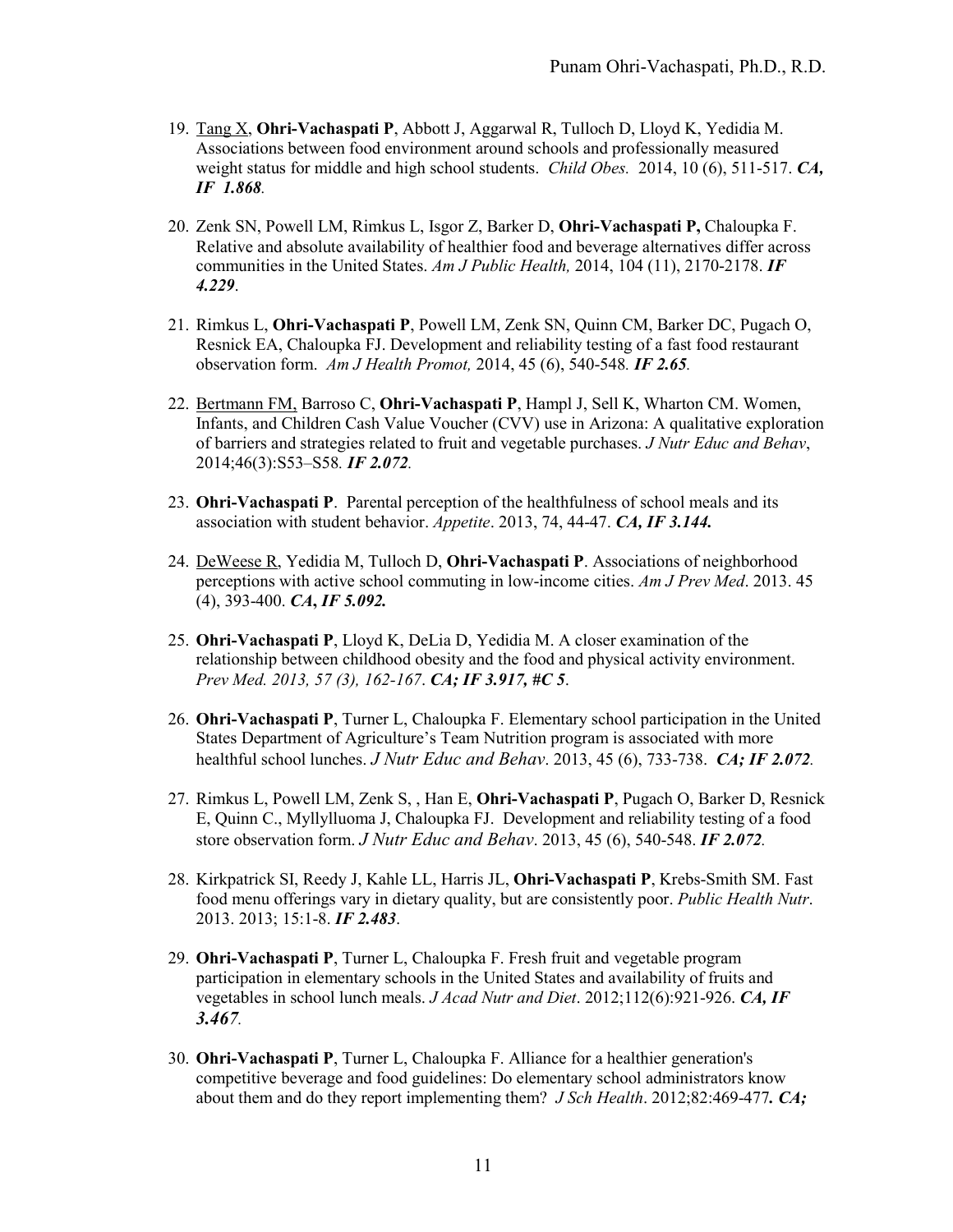*IF 1.659*.

- 31. Bertmann F, **Ohri-Vachaspati P**, Buman M, Wharton CM. Implementation of wireless terminals at farmers' markets: Impact on SNAP redemption and overall sales. *Am J Public Health*. 2012;102(7):e53-e55. *IF 4.229.*
- 32. Han E, Powell LM, Zenk SN, Rimkus L, **Ohri-Vachaspati P**, Chaloupka F. Classification bias in commercial business lists for retail food stores in the US. *Int J Behav Nutr Phys Act*. 2012;9(1):46. *IF3.68.*
- 33. **Ohri-Vachaspati P**, Leviton L, Bors P, Brennan L, Brownson RC, Strunk S. Strategies proposed by healthy kids, healthy communities partnerships to prevent childhood obesity. *Prev Chronic Dis*. 2012;9(100292). *CA, IF 1.956.*
- 34. McKinnon RA, Reedy J, Berrigan D, Krebs-Smith, S M [Butler E,](http://www.ncbi.nlm.nih.gov/pubmed?term=Butler%20E) [Chriqui J,](http://www.ncbi.nlm.nih.gov/pubmed?term=Chriqui%20J) [Cyr J.](http://www.ncbi.nlm.nih.gov/pubmed?term=Cyr%20J) [Moore](http://www.ncbi.nlm.nih.gov/pubmed?term=Moore%20L)  [L,](http://www.ncbi.nlm.nih.gov/pubmed?term=Moore%20L) [Galuska D,](http://www.ncbi.nlm.nih.gov/pubmed?term=Galuska%20D) [Handley B,](http://www.ncbi.nlm.nih.gov/pubmed?term=Handley%20B) [Hanlon E,](http://www.ncbi.nlm.nih.gov/pubmed?term=Hanlon%20E) [Huamani K,](http://www.ncbi.nlm.nih.gov/pubmed?term=Huamani%20K) [Lipps A,](http://www.ncbi.nlm.nih.gov/pubmed?term=Lipps%20A) [Menestrel SL,](http://www.ncbi.nlm.nih.gov/pubmed?term=Menestrel%20SL) **[Ohri-](http://www.ncbi.nlm.nih.gov/pubmed?term=Ohri-Vachaspati%20P)[Vachaspati P](http://www.ncbi.nlm.nih.gov/pubmed?term=Ohri-Vachaspati%20P)**, [Parekh S,](http://www.ncbi.nlm.nih.gov/pubmed?term=Parekh%20S) [Powell L,](http://www.ncbi.nlm.nih.gov/pubmed?term=Powell%20L) [Rodgers AB,](http://www.ncbi.nlm.nih.gov/pubmed?term=Rodgers%20AB) [Siddiqi S,](http://www.ncbi.nlm.nih.gov/pubmed?term=Siddiqi%20S) [Slater S,](http://www.ncbi.nlm.nih.gov/pubmed?term=Slater%20S) [Torio C,](http://www.ncbi.nlm.nih.gov/pubmed?term=Torio%20C) [Welsh S.](http://www.ncbi.nlm.nih.gov/pubmed?term=Welsh%20S) The national collaborative on childhood obesity research (NCCOR) catalogue of surveillance systems and measures registry: New tools to spur innovation and increase productivity in childhood obesity research. *Am J Prev Med*. 2012;42(4):433-435. doi:10.1016/j.amepre.2012.01.004. *IF 5.092.*
- 35. **Ohri-Vachaspati P**, Martinez D, Yedidia M, Petlick NH. Improving data accuracy of commercial food outlet databases. *Am J Health Promot*. 2011;26(2):116-122. *CA, IF 2.65*.
- 36. Harris JL, Schwartz MB, Ustjanauskas A, **Ohri-Vachaspati P**, Brownell KD. Effects of serving high-sugar cereals on children's breakfast-eating behavior. *Pediatrics*. 2011;127(1):71-76. *IF 5.297.*
- 37. **Ohri-Vachaspati P**, Leviton L. Measuring food environments A guide to available instruments. *Am J Health Promot*. 2010;24 (6):410-426. *IF CA, 2.65*
- 38. **Ohri-Vachaspati P,** Taggart M, Masi B, Donen J, Kerrigan J. City fresh A local collaboration for food equity. *Journal of Extension*. 2009;47 (6):6FEA1. *CA.*
- 39. **Ohri-Vachaspati P**. Quick and healthy meals tips and tools for planning meals for your family. *Journal of Nutrition Education and Behavior*. 2008;40(4):265-266. *CA, IF 2.072.*
- 40. **Ohri-Vachaspati P**. Increasing EFNEP outreach and enhancing program content through local partnerships. *Journal of Extension*. 2008;46(2). *CA.*
- 41. Rabe M, **Ohri-Vachaspati P**, Scheer S. The influence of the youth expanded food and nutrition education program on nutrition knowledge and behaviors of elementary school children. *Journal of Extension*. 2006;44(3). *CA.*
- 42. Leon JB, Majerle AD, Soinski JA, Kushner I, **Ohri-Vachaspati P**, Sehgal AR. Can a nutrition intervention improve albumin levels among dialysis patients? A pilot study. *J Ren Nutr*. 2001;11(1):9-15. *IF 2.548.*
- 43. **Ohri-Vachaspati P**, Sehgal AR. Correlates of poor appetite among hemodialysis patients. *J Ren Nutr*. 1999;9(4):182-185. *IF 2.548*.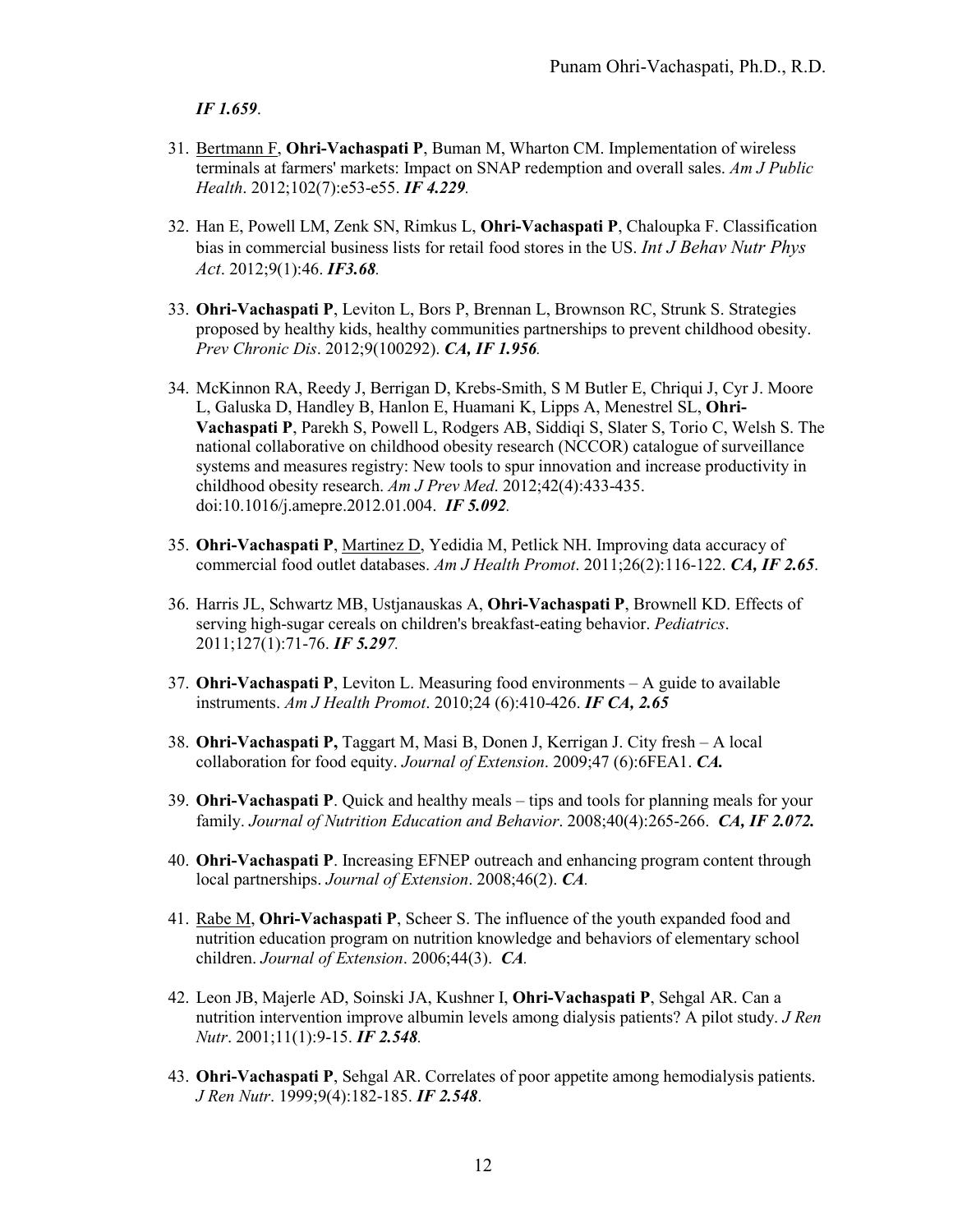- 44. **Ohri-Vachaspati P**, Seghal AR. Quality of life implications of inadequate protein nutrition among hemodialysis patients. *J Ren Nutr*. 1999;9(1):9-13. *IF 2.548*.
- 45. **Ohri-Vachaspati P**, Swindale A. Iron in the diets of Honduran women and children. *Ecology of Food and Nutrition*. 1999;38:285-306. *CA, IF.787*.
- 46. **Ohri-Vachaspati P**, Rogers BL, Kennedy E, Goldberg J. The effects of data collection methods on estimates of calorie-elasticity estimates: A study from the Dominican Republic. *Food Policy*. 1998;23(3/4):295-304. *CA, IF2.951*.

### **II.a.ii Invited Editorials and Responses in Peer Reviewed Journal**

- 47. Mikkelsen BE, **Ohri-Vachaspati P**. Hunger, overconsumption and youth: Future directions for research in school-based health nutrition strategies. *Public Health Nutr*. 2013; 16(6):953-955. *IF 2.483*.
- 48. Bertmann F, **Ohri-Vachaspati P**, Buman M, Wharton C. Authors' Response. *Am J Public Health*. 2012;102(11):e2. doi:10.2105/AJPH.2012.301054. *IF 4.229*.
- 49. Adams MA, Bruening M, **Ohri-Vachaspati P**, Hurley JC. *J Acad Nutr and Diet.*Volume 116, Issue 7, Pages 1077–1078. *IF 3.467*

## **II.b Technical Reports, Research and Policy Briefs**

- 1. Mollner K, Green J, Dachenhaus E, Ohri-Vachaspati P. The Fresh Fruit and Vegetable Program: Does it promote nagging for fruits and vegetables at the store and at home? July 2016.
- 2. Lorts C, Ohri-Vachaspati. Retail food stores in study cities in New Jersey (4 briefs, one for each city - Camden, Newark, New Brunswick, and Trenton): A research brief. December 2015. http://www.cshp.rutgers.edu/content/childhood-obesity
- 3. **Ohri-Vachaspati P,** Lorts C, Green J, DeWeese R, Yedidia M. Key findings from the New Jersey Child Health Study: A research brief. May, 2015. http://www.cshp.rutgers.edu/content/childhood-obesity
- 4. **Ohri-Vachaspati P**, Powell LM, Rimkus LM, Isgor Z, Barker D, Chaloupka FJ. *Childdirected marketing within and around fast-food restaurants – Research brief*; 2012. www.bridgingthegapresearch.org.
- 5. **Ohri-Vachaspati P**, Wharton C, DeWeese R, Tucker W. *Policy considerations for improving the Supplemental Nutrition Assistance Program (SNAP): Making a case for decreasing the burden of obesity*. A white paper submitted to the Arizona Department of Health, 2011. [http://azdhs.gov/phs/bnp/nupao/documents/SNAP\\_White\\_Paper\\_12-14-](http://azdhs.gov/phs/bnp/nupao/documents/SNAP_White_Paper_12-14-11l.pdf) [11l.pdf.](http://azdhs.gov/phs/bnp/nupao/documents/SNAP_White_Paper_12-14-11l.pdf)
- 6. Taylor L, **Ohri-Vachaspati P**, Chaloupka F. Improving school foods through the Team Nutrition Program. Research brief, 2011. www.bridgingthegapresearch.org.
- **6-11.Ohri-Vachaspati P**, Lloyd K, Chou J, Petlick N, Brownlee S, Yedidia M. New Jersey *Childhood Obesity Study – School BMI reports – Camden, New Brunswick, Newark,*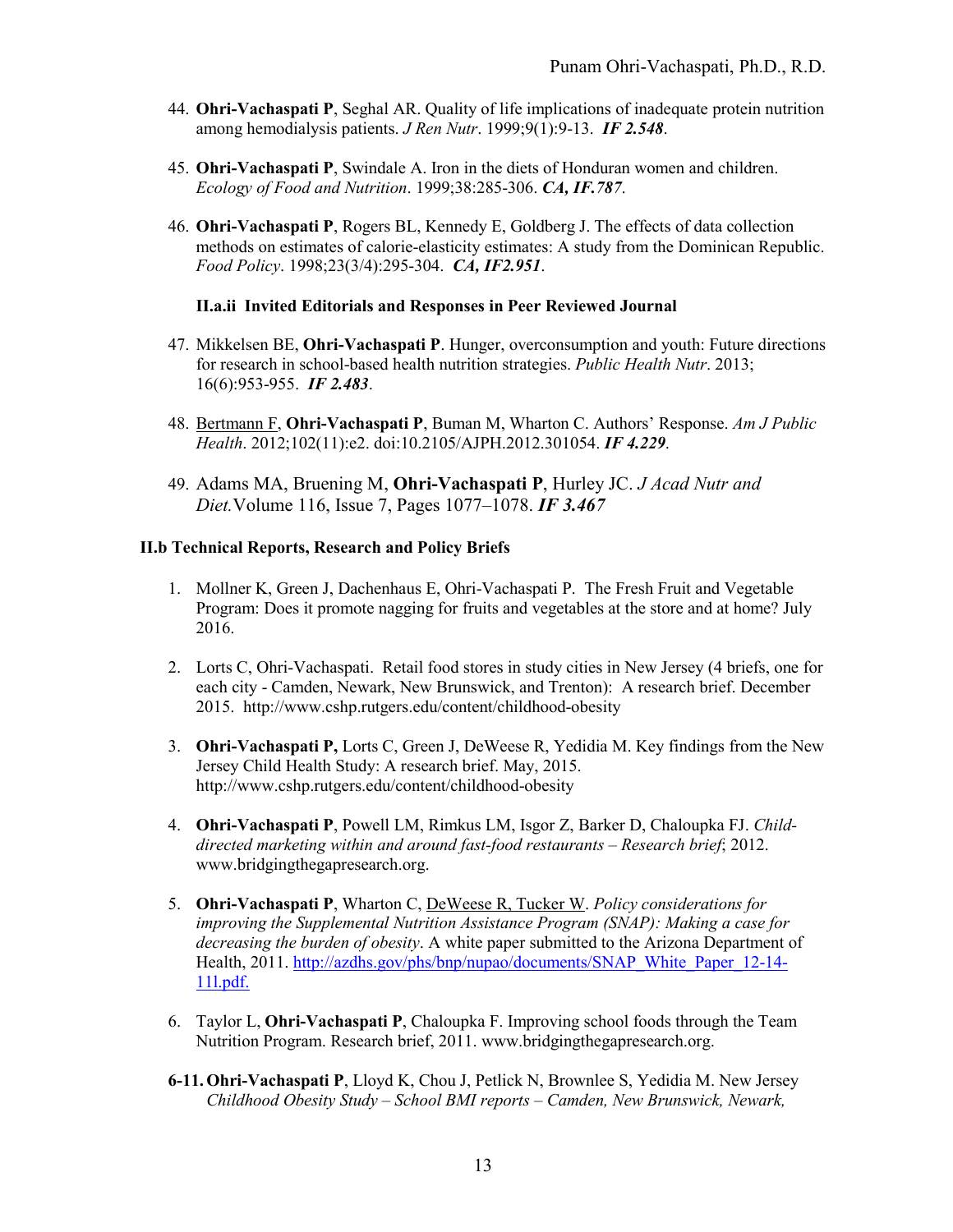*Trenton, Vineland,* **5-technical reports, one for each city.** NJ: Center for State Health Policy, Rutgers University, 2010. [http://www.cshp.rutgers.edu/childhoodobesity.htm.](http://www.cshp.rutgers.edu/childhoodobesity.htm)

- 12-16. Lloyd K, **Ohri-Vachaspati P**, Chou J, Petlick N, Brownlee S, Yedidia M. *New Jersey Childhood Obesity Study – Household survey chartbooks*, **5-technical reports, one for each city**. NJ: Center for State Health Policy, Rutgers University, 2010. [http://www.cshp.rutgers.edu/childhoodobesity.htm.](http://www.cshp.rutgers.edu/childhoodobesity.htm)*.*
- **17-21. Ohri-Vachaspati P,** Tulloch D, Petlick N, Martinez D, Yedidia M. *New Jersey Childhood Obesity Study – Food environment maps – Camden, New Brunswick, Newark, Trenton, Vineland,* **5 technical reports, one for each city**. NJ: Center for State Health *Policy, Rutgers University, 2010. [http://www.cshp.rutgers.edu/childhoodobesity.htm.](http://www.cshp.rutgers.edu/childhoodobesity.htm)*
- **22-26. Ohri-Vachaspati P,** Tulloch D, Petlick N, Chou J, Yedidia M. *New Jersey Childhood Obesity Study –Physical activity environment maps – Camden, New Brunswick, Newark, Trenton, Vineland,* **5 technical reports, one for each city**. NJ: Center for State Health Policy, Rutgers University, 2010. [http://www.cshp.rutgers.edu/childhoodobesity.htm.](http://www.cshp.rutgers.edu/childhoodobesity.htm)
- **27. Ohri-Vachaspati P**, Agrawal M, Petlick N, Mukherjee K. *Assessing the ShapingNJ partnership strategies: A pilot project for using the Centers for Disease Control and Prevention's common community measures for obesity prevention*. NJ: Center for State Health Policy, Rutgers University, 2010. [http://www.cshp.rutgers.edu/Downloads/8750.pdf.](http://www.cshp.rutgers.edu/Downloads/8750.pdf)
- **28.** Harris JL, Schwartz MB, Brownell K, Sarda V, Ustjanauskas A, Javadizadeh J, Weinberg M, Mansell C, Speers S, Bukofzer E, Cheyne A, Gonzalez P, Reshtnyak J, Agnew H, **Ohri-Vachaspati P**. *Fast food facts: Evaluating fast food nutrition and marketing to youth*. Rudd Center for Food Policy and Obesity, 2010. [http://www.fastfoodmarketing.org/media/FastFoodFACTS\\_Report.pdf.](http://www.fastfoodmarketing.org/media/FastFoodFACTS_Report.pdf)
- **29. Ohri-Vachaspati P**, Agrawal M. *The ShapingNJ partnership: An assessment*. NJ: Center for State Health Policy, Rutgers University, 2010. [http://www.cshp.rutgers.edu/Downloads/8760.pdf.](http://www.cshp.rutgers.edu/Downloads/8760.pdf)
- **30.** Swindale A, **Ohri-Vachaspati P**. *Measuring household food consumption: A technical guide (1999, 2005 revised edition)*. Washington D.C.: Food and Nutrition Technical Assistance Project. *#C 51.* [http://www.fantaproject.org/downloads/pdfs/foodcons.pdf.](http://www.fantaproject.org/downloads/pdfs/foodcons.pdf)
- *31.* **Ohri-Vachaspati P**. Swindale A. *Iron content in the diets of rural Honduran women and children.* Washington, D.C.: IMPAC, International Science and Technology Institute, 1997.
- **32.** Rogers BL, Swindale AJ, **Ohri-Vachaspati P**. *Determinants of household food security in Honduras: A report on the national household consumption, income, expenditure, and nutrition survey*. Prepared to USAID, Office of Nutrition, Washington, D.C.: IMPACT, International Science and Technology Institute, 1996. *#C 16.*
- *33.* Cook J, **Ohri-Vachaspati P**, Kelly GL. *Evaluation of a universally free school breakfast program demonstration project – Central Falls, Rhode Island*. Medford, MA: Center on Hunger, Poverty and Nutrition Policy, Tufts University School of Nutrition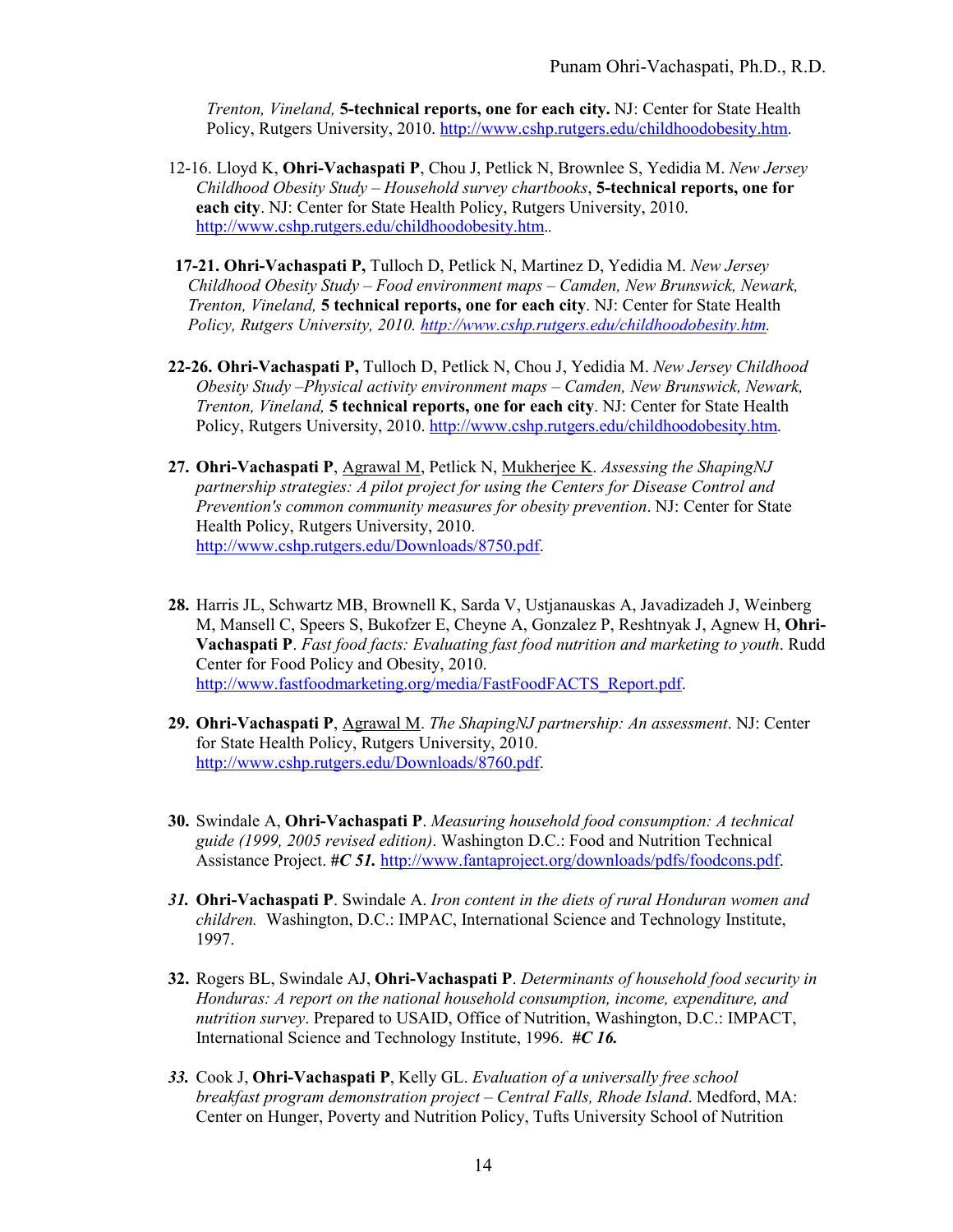Science and Policy, 1996. *#C 7.* 

## **II.c Publications and Scholarly Work under Review**

- 1. DeWeese RS, **Ohri-Vachaspati P**. Cost of children's healthy versus unhealthy snacks do not differ at convenience stores. 2016; Manuscript submitted for publication to *J Nutr Educ Behavior*.
- 2. Bader W, **Ohri-Vachaspati P**, Lloyd K, Crespo NC, Yedidia M. Parent and child level factors associated with inaccuracies in parental perception of children's weight status. *CA.* Under review to *Public Health*.
- 3. Karpyn, A; Ruhs, B., Weiss, S., LeVine, D., McClain D, Lang, B., **Ohri-Vachaspati, P**. Do coupons work to lower the fat content of milk purchased in supermarkets? Submitted to *Health Educ Behav*.
- 4. Green J, **Ohri-Vachaspati P**. Calorie menu label users may be saving calories by ordering healthier sides and beverages. Submitted to *J Acad Nutr and Diet*.
- 5. Nelson S, **Ohri-Vachaspati P**, Bruening M. *Parents' purchasing habits for their college students: More harm than good? Submitted to Preventive Medicine Reports.*
- 6. Bruening M, Adams A, **Ohri-Vachaspati P**, Hurley J. School-level policies, practices, and perceptions associated with salad bars in schools. *Under review at the Journal of School Health.*
- 7. Bruening M, Adams A, **Ohri-Vachaspati P**, Hurley J. Prevalence and Predictors of School Salad Bars in Arizona. *Under review at BMC Public Health.*
- 8. Nelson S, **Ohri-Vachaspati P**, Whisner C, Bruening M. The Association between In-State and Out-of-State Residency Status, Social Connectedness and Nutrition and Physical Activity Behaviors among Diverse College Freshmen. *Submitted to Emerging Adulthood.*
- 9. **Ohri-Vachaspati P,** Dachenhaus E, Mollner K, Soto M, Pimental E, Green J, Hekler E, Todd M. The Fresh Fruit and Vegetable Program – Associations with children's requests for fruit and vegetable at the store and at home.

#### **II.c Publications and Scholarly Work in Preparation**

- 1. Tasevska N, **Ohri-Vachaspati P**, DeLia D, Lorts C, Yedida MJ. Socio-demographic differences in predictors of sugar sweetened beverage consumption among 3-18 year old children.
- 2. DeWeese R, Kennedy M, **Ohri-Vachaspati P**. Difference in price of healthy vs unhealthy snacks in corner stores by neighborhood characteristics.
- 3. DeWeese R, Todd M, Kennedy M, Karpyn A, Yedidia M, Bruening M, Wharton C **Ohri-Vachaspati P**. Descriptive analysis of upgraded corner stores in New Jersey.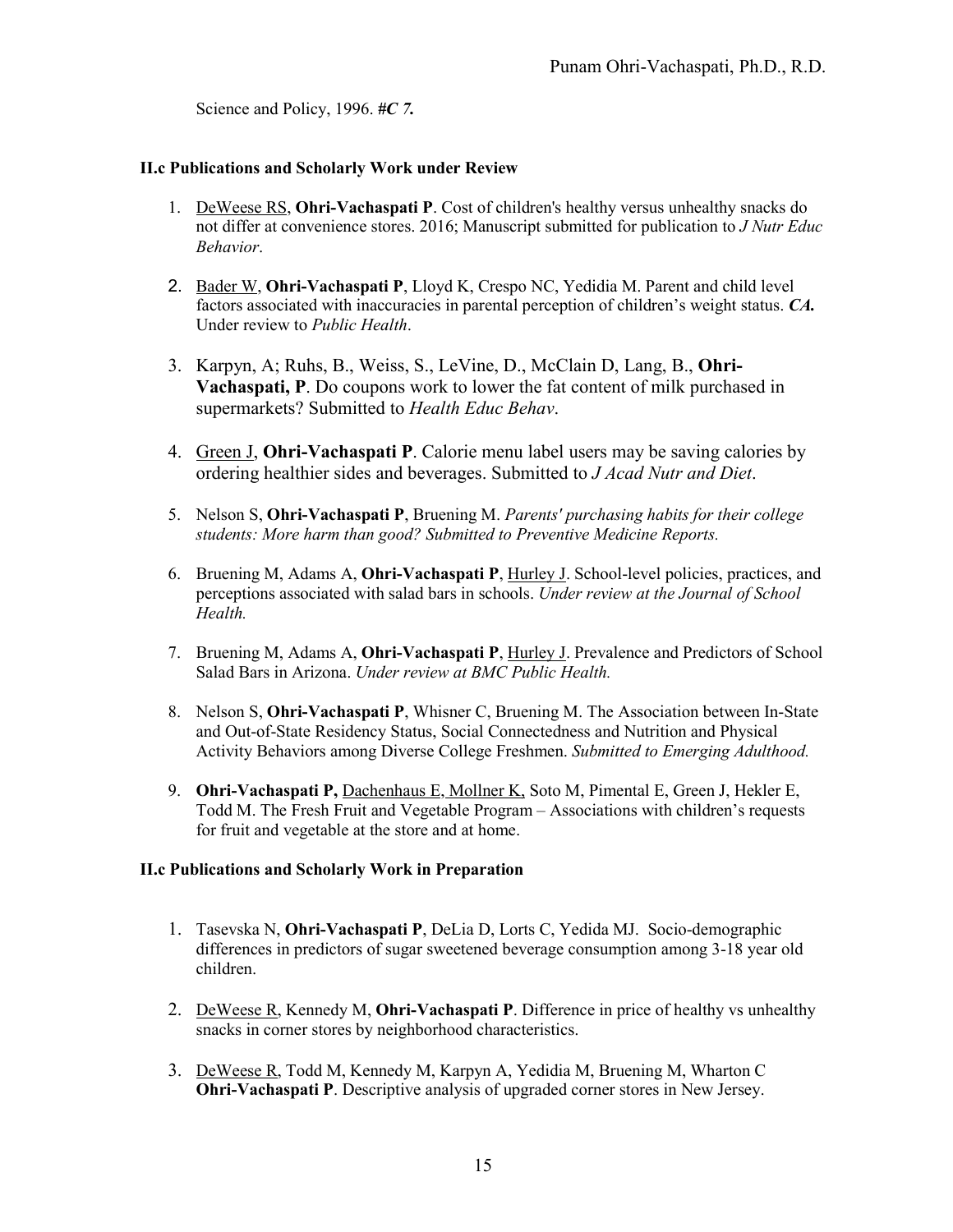- 4. Dwaik N and **Ohri-Vachaspati P**. Exploring the weight loss strategies among overweight and obese parent-child dyads.
- 5. DeWeese R, Han SY, Adams M, Kurka J, Yedidia M, **Ohri-Vachaspati P**. Food and physical activity behaviors among children – a latent class analysis of neighborhood access.
- 6. **Ohri-Vachaspati P,** DeWeese R, Yedidia M. Relationship between neighborhood characteristics and food environment: A longitudinal analysis.
- 7. Green J, DeWeese R, Lorts C, Yedidia M, **Ohri-Vachaspati P**. Will menu labeling impact all neighborhoods equally?
- 8. Vaudrin N, DeWeese R, Green J, Lorts C, Yedidia M, **Ohri-Vachaspati P**. School meal participation: does the food environment around schools matter?
- 9. Vaudrin N and **Ohri-Vachaspati P**. Impact of changes in school food guidelines on school meal participation.

### **II.e Peer Reviewed Conference Abstracts and Presentations**

- 1. Gruner J, DeWeese R, Lorts C, **Ohri-Vachaspati**. Menu labeling: The policy that will be heard but not seen. Oral Presentation; American Public Health Association Annual Meeting and Expo, Denver, CO; 2016.
- 2. **Ohri-Vachaspati P,** Dachenhaus E, Gruner J, Mollner K, Heckler E, Todd M, Soto M, Pimental E. Can school food programs have a reach beyond schools? Oral Presentation; American Public Health Association Annual Meeting and Expo, Denver, CO; 2016.
- 3. Green J, **Ohri-Vachaspati P**. Food choices made at fast-food restaurants are associated wit patron weight status. Society for Behavioral Medicine Annual Conference. Poster Presentation. Washington DC, March 30 - April 2, 2016.
- 4. Green J, DeWeese R, Lorts C, **Ohri-Vachasati P**. Menu Labeling: Coming to a Neighborhood Near You…or is it? Experimental Biology Annual Conference, Poster Presentation. San Diego, CA, April 1-4, 2016.
- 5. DeWeese R, Todd M, Karpyn A, Yedidia M, Kennedy M, Bruening M, Wharton C, **Ohri-Vachaspati P**. A more efficient method of assessing corner store healthfulness. Experimental Biology Annual Conference, Oral Presentation. San Diego, CA, April 1-4, 2016
- 6. DeWeese R, Todd M, Karpyn A, Yedidia M, Kennedy M, Bruening M, Wharton C, **Ohri-Vachaspati P.** Healthy store programs and WIC, but not SNAP, are associated with corner store healthfulness. Experimental Biology Annual Conference, Poster Presentation. San Diego, CA, April 1-4, 2016.
- 7. DeWeese R, **Ohri-Vachaspati P** The cost of healthy snacks in corner stores. Experimental Biology Annual Conference, Poster Presentation. San Diego, CA, April 1-4, 2016.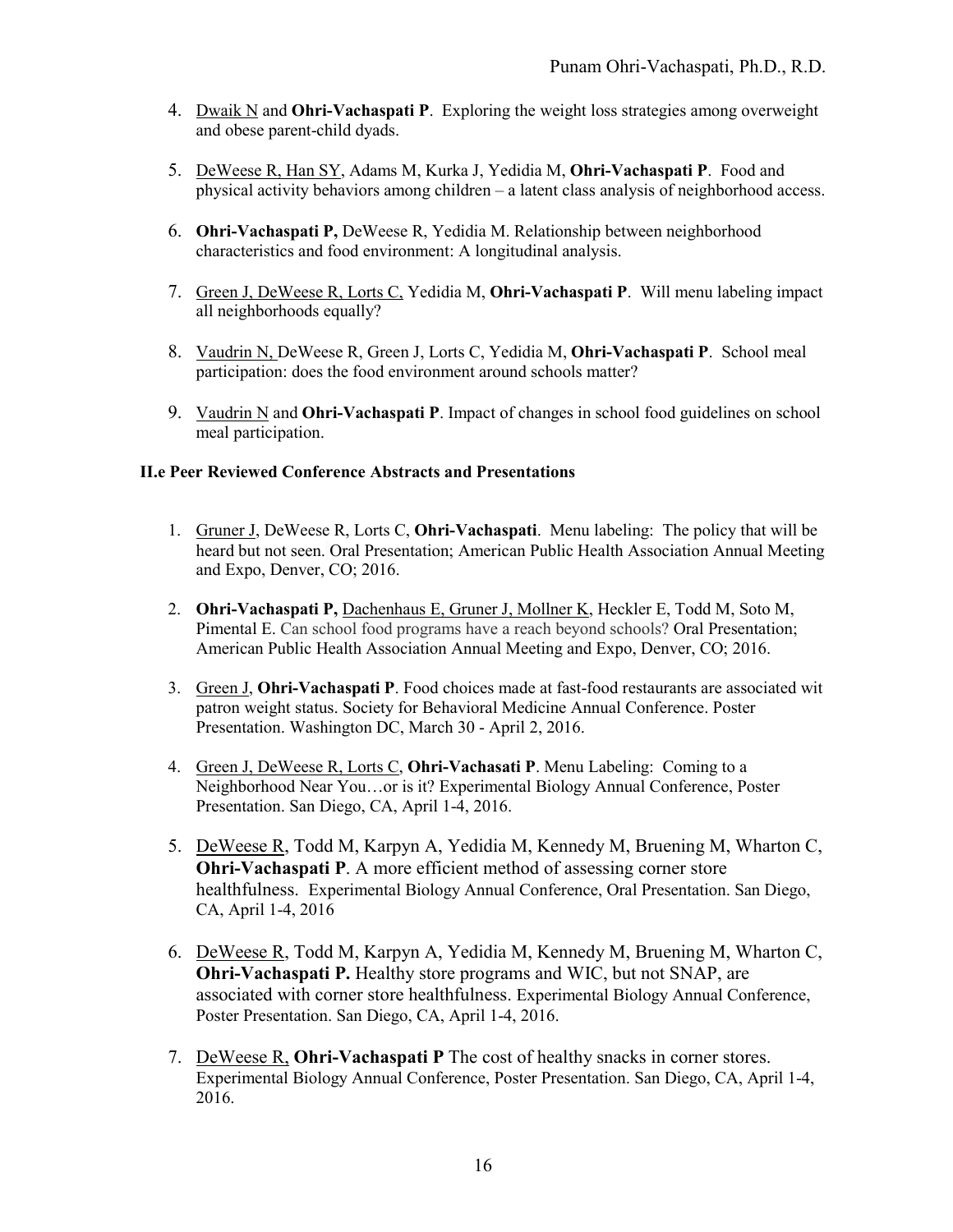- 8. Vaudrin N, **Ohri-Vachaspati P,** Lorts C, Green J, Yedidia M. The impact of neighborhood food environment on school meal participation rates. Oral Presentation. Experimental Biology Annual Conference, Poster Presentation. San Diego, CA, April 1-4, 2016.
- 9. Thibodeau T, van Woerden I, **Ohri-Vachaspati P**, Huberty J, Bruening M. The Relationship between Weight Loss Advice from Friends on Self-Perception of Weight and Eating Habits"
- 10. Karpyn A, **Ohri-Vachaspati P**, Weiss S, Ruhs B, Levine D, McClain D. Impact of an instore supermarket marketing and coupon campaign on skim and low-fat milk purchases. Oral presentation at the 143<sup>rd</sup> annual meeting of the American Public Health Association. Chicago, Illinois, 2015.
- 11. **Ohri-Vachaspati P**, Turner L, Adams M, Bruening M, Chaloupka F. Salad bars in schools: before and after the new school nutrition guidelines. Poster presentation at the 143<sup>rd</sup> annual meeting of the American Public Health Association. Chicago, Illinois, 2015.
- 12. Lorts C, **Ohri-Vachaspati P**. Disparities in who receives doctor's advice to lose weight: does income make a difference? Poster presentation at the  $143<sup>rd</sup>$  annual meeting of the American Public Health Association. Chicago, Illinois, 2015.
- 13. Freedman D, Schneider C, Vaudrin N, Rouse C, Flocke S, Trapl E, **Ohri-Vachaspati P,** Bess K, Matlack K, Taggart M, Borawski E.Translating Evidence into Policies to Promote Farmers' Market Demand among Low-income Consumers. Paper presentation at the 143<sup>rd</sup> annual meeting of the American Public Health Association. Chicago, Illinois, 2015.
- 14. Adams MA, Bruening M, **Ohri-Vachaspati P**, Hurley JC. Placement of School Lunch Salad Bars and Students' Fresh Fruit and Vegetable Consumption. Paper presentation at the 143rd annual meeting of the American Public Health Association. Chicago, Illinois, 2015.
- 15. Adams M, Bruening M, **Ohri-Vachaspati P**, Hurley J School Lunch Salad Bars, their Placement, and Students' Fresh Fruit and Vegetable Consumption. Oral presentation at the Annual conference if the International Society of Behavioral Nutrition and Physical Activity Annual Meeting. Edinburgh, 2015.
- 16. Green J, **Ohri-Vachaspati P**. Calorie menu label users may be saving calories by ordering healthier sides and beverages. Oral presentation at the Society for Behavioral Medicine Annual Conference, San Antonio, TX, 2015. Oral presentation. Presentation selected as Meritorious Student Abstract by the Conference Planning Committee.
- 17. Lorts C, **Ohri-Vachaspati P.** Eating patterns among low-income obese adults: does the doctor's advice carry any weight? Poster presentation at the Society for Behavioral Medicine Annual Conference, San Antonio, TX, 2015.
- 18. DeWeese RS, Kennedy M, **Ohri-Vachaspati P**. Difference in price of healthy vs unhealthy snacks in corner stores by neighborhood characteristics. Poster presentation at Society of Behavioral Medicine Annual Conference, San Antonio, TX, 2015.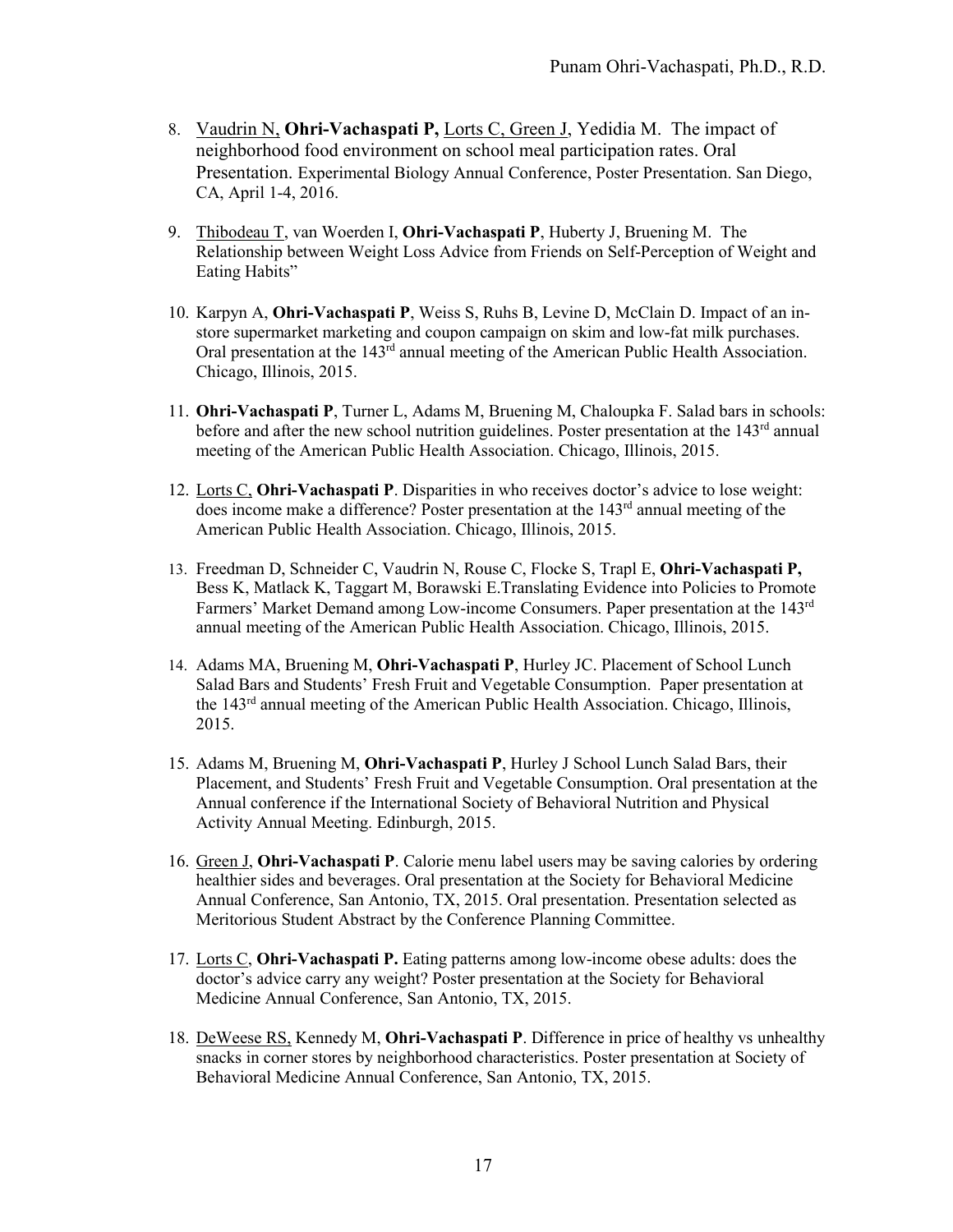- 19. Hurley JC, Bruening M, Adams MA, **Ohri-Vachaspati P**. Demographic predictors of fruit and vegetable consumption and waste among middle school students. Poster presentation. *Annals of Behavioral Medicine. 2015; 49(suppl 1):*S106.
- 20. Adams MA, Bruening M, **Ohri-Vachaspati P**, Hurley JC. Salad Bar location and fruit and vegetable consumption in middle schools: a plate waste study. Oral Presentation. *Annals of Behavioral Medicine. 2015; 49(suppl 1):*S56.
- 21. Buman M, Epstein D, Herb C, Hollingshead K, Hekler E, Hekle A, Baldwin CM, **Ohri-Vachaspati P**, Vega-Lopez S, Babcock-Parziale J. BeWell24: Development and evaluation design of a smartphone application for US Veterans with metabolic syndrome. Oral presentation at Society of Behavior Medicine Annual Conference, San Antonio, TX, 2015.
- 22. **DeWeese R**, Yedidia M, Ohri-Vachaspati P. Determinants and health benefits of active commuting to school. Moving Active Transportation to Higher Ground conference. Washington, DC, April 13, 14, 2015.
- 23. **Ohri-Vachaspati P**, Turner L, Chaloupka F. Status of the Fresh Fruit and Vegetable Program – Four Years since Expansion. FASEB J. 2015; 29 (1 Supplement), LB398
- 24. Bruening M, Adams MA, **Ohri-Vachaspati P**, Hurley JC. Lunchroom environmental factors related to having school salad bars: Prevalence and findings from a state-wide survey in Arizona. FASEB J. 2015;29: 273.5.
- 25. Skelton K, Bruening M, Adams MA, **Ohri-Vachaspati P**, Hurley JC, Simpson, J. Cafeteria Managers' Perceptions and Promotion of School Salad Bars. FASEB J. 2015;29: 903.2.
- 26. DeWeese R, **Ohri-Vachaspati, P**. Child weight status moderates association between active commuting to school and parental perceptions of the environment. International Society of Behavioral Nutrition and Physical Activity Annual Meeting, San Diego, CA, May 21-24, 2014.
- 27. DeWeese R and **Ohri-Vachaspati P.** Active commuting to school as a strategy to reduce overweight and obesity in youth. Oral presentation. American Public Health Association Annual Meeting, Boston, MA, 2013.
- 28. Tasevska N, Yedidia MJ, **Ohri-VachaspatiP**. Who is consuming the most sugarsweetened beverages (SSB) among low-income children? The Obesity Week 2014, November 2-7, 2014, Boston, MA.
- 29. Bader W, Lloyd K, Crespo NC, **Ohri-Vachaspati P**. Factors associated with parent's failure to perceive that their child is overweight or obese. Oral presentation, American Public Health Association Annual Meeting, Boston, MA, 2013.
- 30. Green J and **Ohri-Vachaspati P**. Association between demographic characteristics and fast food menu labeling use and awareness among adults living in the Southwest. Poster presentation at American Public Health Association Annual Meeting, Boston, MA, 2013.
- 31. Kennedy M, Yedidia M, **Ohri-Vachaspati P**. Capturing what's missing: A comprehensive protocol to monitor changes in the food and physical activity environment for studying their impact on childhood obesity. Oral presentation at American Public Health Association Annual Meeting, Boston, MA, 2013.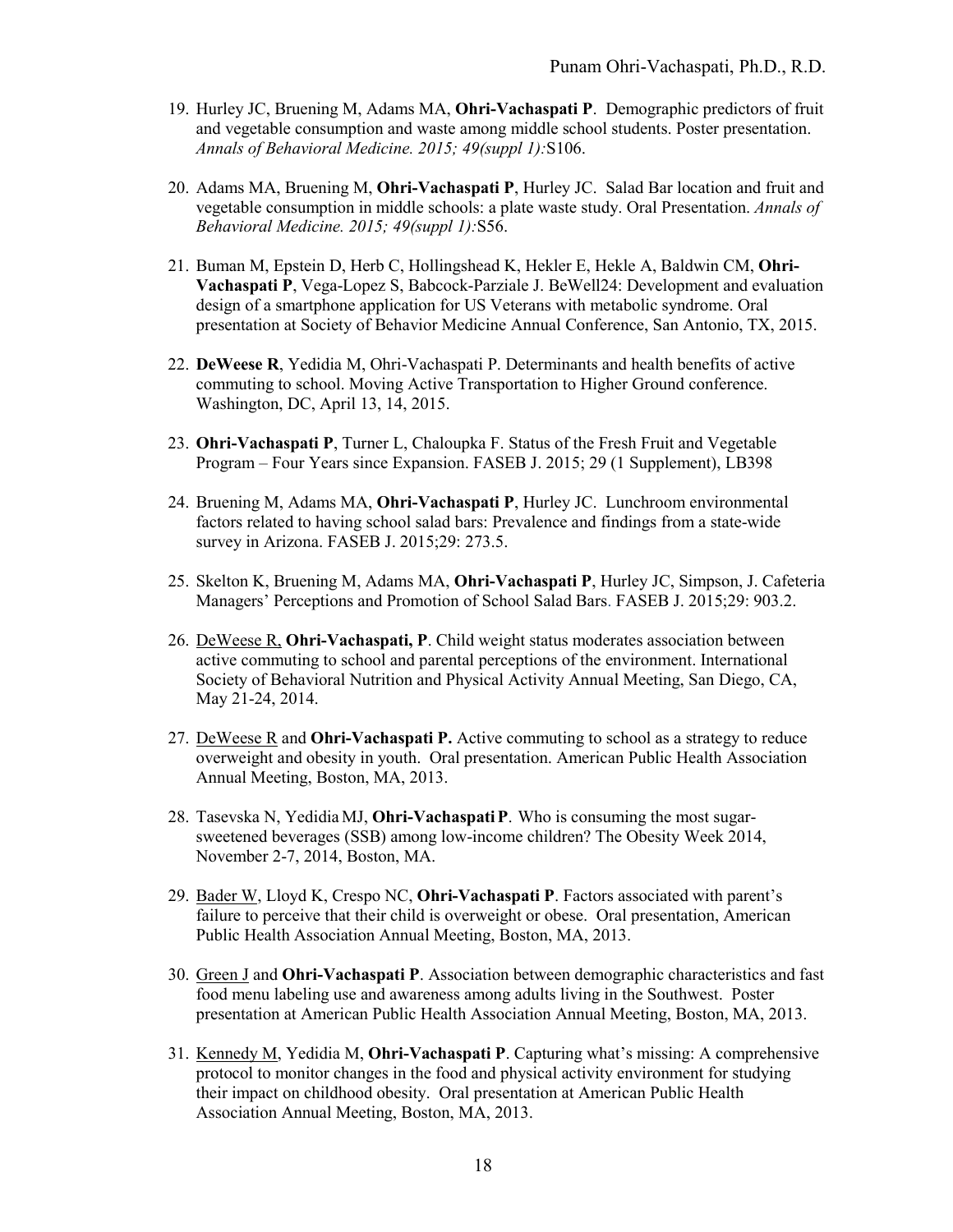- 32. Tang X, Abbott J, Aggarwal R, **Ohri-Vachaspati P**. Lifting the weight off the future: Associations between food environment around schools and professionally measured weight status of k-12 students. Poster presentation at American Public Health Association Annual Meeting, Boston, MA, 2013.
- 33. Martinelli S, Kiser S, Bond LA, Hekler EB, Wharton C, **Ohri-Vachaspati P.** The association between the Moral Foundations Theory, Ethical Concern and fast-food consumption. Poster presentation at Food and Nutrition Conference and Exposition, Houston, TX, 2013.
- 34. **Ohri-Vachaspati P,** DeWeese R, Crespo N, Todd M, Yedidia M. *Social Ecological Model (SEM) and Childhood Obesity: What Do the Data Suggest?* Poster presentation at Experimental Biology Annual meeting, Boston, MA, 2013.
- 35. **Ohri-Vachaspati P**, Yedidia M, Lloyd K, DeLia D. *Effects of food and physical activity environments on children's weight status in low-income urban neighborhoods.* Oral presentation at American Public Health Association Annual Meeting, San Francisco, CA., 2012.
- 36. **Ohri-Vachaspati P**, Wharton C, DeWeese R, Wesley T. *Policy considerations for improving the USDA's Supplemental Nutrition Assistance Program.* Oral presentation at American Public Health Association Annual Meeting, San Francisco, CA., 2012.
- 37. Kirkpatrick S, Reedy J, Harris JL, **Ohri-Vachaspati P**, Krebs-Smith S. *Fast food restaurant menu offerings score poorly in relation to dietary guidance.* Oral presentation at the International Society of Behavioral Nutrition and Physical Activity Annual Meeting, 2012.
- 38. Berry A, **Ohri-Vachaspati P**. *Environmental, Parental, and Demographic Determinants of Home Food Environment.* Accepted for poster presentation at the Society of Nutrition Education and Behavior Annual conference, 2012.
- 39. DeWeese R, **Ohri-Vachaspati P**. *Determinants of active transport to school*. Poster presentation at the American College of Sports Medicine annual meeting, San Francisco, CA., May 2012.
- 40. **Ohri-Vachaspati P**, Turner L, Chaloupka F. *Elementary School Participation in Fresh Fruit and Vegetable Program (FFVP).* Oral presentation at American Public Health Association annual meeting, 2011.
- 41. Lloyd K, **Ohri-Vachaspati P**, Chou J. *Biologically implausible values and childhood obesity surveillance.* Oral presentation at Experimental Biology # 215.1. April, 2011.
- 42. **Ohri-Vachaspati P**, Chaloupka F, Turner L. *What's available to eat and drink in America's elementary schools?* Oral presentation at American Public Health Association Annual Conference. San Diego, CA, October 2008. Abstract 5084.
- 43. **Ohri-Vachaspati P**. *Improving fruits and vegetable intake through a community foods approach.* Poster presentation at the Food and Nutrition Conference and Exposition, American Dietetic Association. Philadelphia, PA, 2007. A-85.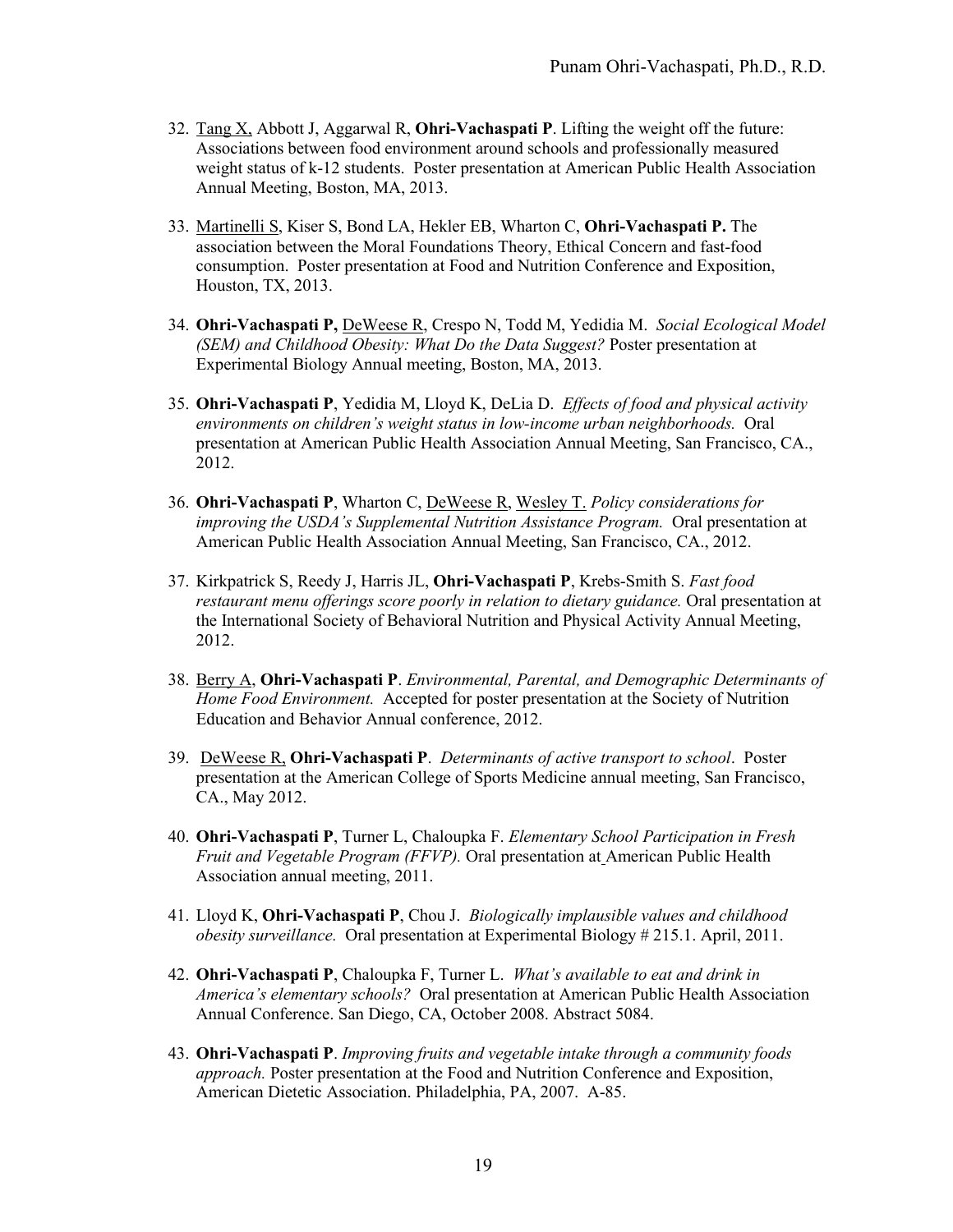- 44. **Ohri-Vachaspati P**, Taggart M, Konen JH, and Kerrigan WJ 2007. *Connecting urban consumers with fresh local produce.* Poster presentation at the Extension Urban Conference. Kansas City, MO, May 2007. No 45, pp 16.
- 45. **Ohri-Vachaspati P**, Hunt C, McCue T, Paris S. *Building on Steps because More Matters!* Poster presntation at Steps cooperative agreement program workshop and action institute. Seattle, Washington, 2007.
- 46. **Ohri-Vachaspati P**, Masi B, Gregor L, Konen J, Malinich T, Kerrigan J. *City Fresh – A Community Foods Project*. Oral presentation at American Public Health Association annual meeting. Boston, MA. November 2006.
- 47. **Ohri-Vachaspati P**, Masi B, Gregor L, Konen J, Malinich T, Kerrigan J. 2006. *City Fresh – A Community Foods Project*. Poster presentation at Society for Nutrition Education Annual Conference, San Francisco, CA, July 2006. P28.
- 48. **Ohri-Vachaspati P**. *A nutrition education resource for welfare to work population.* Poster presentation at Society for Nutrition Education Annual Conference. Salt Lake City, Utah, 2004.
- 49. **Ohri-Vachaspati P**, and Staum E. *Healthy Summer Camps*. Poster presentation at Society for Nutrition Education Annual Conference, Salt Lake City, Utah. July, 2004.
- 50. **Ohri-Vachaspati P,** and Staum E. *Health Tops at Summer Camps – A Pilot*. Poster presentation at 2nd National Steps to a HealthierUS Summit. Baltimore, Maryland, 2004.
- 51. Rabe M, **Ohri-Vachaspati P**, and Scheer S. Impact of Youth-EFNEP in Cuyahoga County, Ohio. Poster presentation at North Central Urban Conference. Chicago, Illinois, 2003
- 52. **Ohri-Vachaspati P**. *A nutrition education resource for welfare to work population.*  North Central Urban Conference. Chicago, Illinois, 2003.
- 53. Rabe M., **Ohri-Vachaspati P**, and Scheer S. *Impact of A Nutrition Education Program (Youth-EFNEP) in Ohio.* Health Across the Life Span, Priester National Extension Health Conference, Orlando, Florida. p.38, 2002.
- 54. Kurtis TL, **Ohri-Vachaspati P**, & Skoda D. *Meals in Minutes: A Practical Meal Planning Guide for Limited Resource Families*. Poster presentation at Society for Nutrition Education's 34th Annual Conference Proceedings. Full Circle: Agriculture, Nutrition and Health, 34(1), PO93, 74, 2001.
- 55. Rabe M, **Ohri-Vachaspati P**, and Scheer S. *Impact of a Nutrition Education Program (Youth-EFNEP) in Ohio.* Poster presentation at Society of Nutrition Education's 34th Annual Conference Proceedings. Full Circle: Agriculture, Nutrition and Health, 34(1), PO46, 63, 2001.
- 56. **Ohri-Vachaspati P**. and Shoup C. *Marketing EFENP in Cuyahoga County*. Oral presentation at North Central Urban Conference, Cleveland, Ohio, 2001.
- 57. **Ohri-Vachaspati P**. and Warrix M. *Gardening for Better Health.* Proceedings of the 66th Annual Meeting of the North East Association of Family and Consumer Science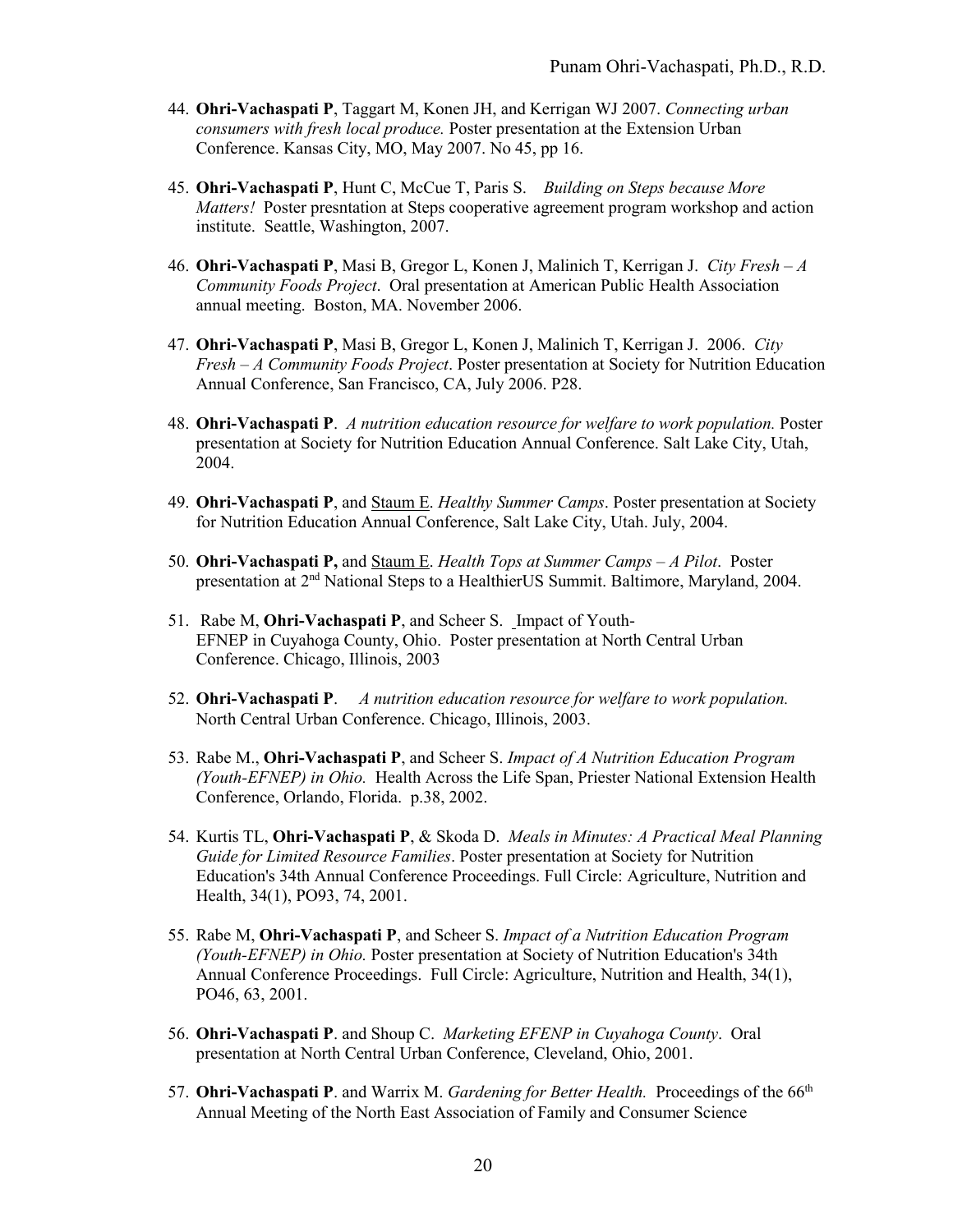professionals, Baltimore, MD, Q. 36, 2000.

- 58. **Ohri-Vachaspati P** and Shoup C. *A Marketing Recipe For EFENP.* Oral presentation at Annual Meeting of the Society of Nutrition Education, Charleston, SC, 2000.
- 59. **Ohri-Vachaspati P** and Warrix M. *Fruit and vegetable consumption among urban gardeners.* Oral presentation at 32nd Annual Meeting of the Society of Nutrition Education, Baltimore, MD. 042, 33, 1999.
- 60. Warrix M. and **Ohri-Vachaspati P**. *Strategies for data collection from low-income, low literacy minority groups.* Oral presentation at 31<sup>st</sup> Annual Meeting of the Society for Nutrition Education. Albuquerque, NM, 050, 37, 1998.

## **III. INVITED PRESENTATIONS (Selected)**

- United States- Mexico Border Health Commission (BHC) Border Obesity Prevention Workshop, Laredo, Texas, *Community Food Environment – Role of Retail,* August, 2015.
- Aalborg University, Copenhagen, Denmark. School Foods a mini symposium. *US School Food Policies*, June, 2015.
- Arizona Public Health Association annual meeting, Phoenix, AZ, Diet and Health: How does community food environment make a difference? April 2014
- Spirit of the Senses, public talk, Phoenix, AZ. *How our environments affect what we eat*? 2013.
- Healthy Lifestyles Research Center seminar, School of Nutrition and Health Promotion, ASU, Policies, environments, and health promotion, 2013.
- T32 seminar, College of Nursing and Health Innovation, ASU*, Policies, environments, and health disparities*, 2013.
- Center for Families and Teens, College of Nursing and Health Innovation, ASU. *Policy and environmental change approaches to promote health across lifespan,* 2013.
- T32 seminar, College of Nursing and Health Innovation, ASU. *Using policies and environments to change behaviors and health outcomes: what is the evidence*? 2012.
- Building Healthy Lifestyles Annual Conference, School of Nutrition and Health Promotion, ASU. *Do healthier environments and healthier policies mean better health for individuals?* 2012*.*
- School Based Health Centers conference, Tucson, AZ, *Helping schools promote student health.* 2012.
- Robert Wood Johnson Foundation presentation to Childhood Obesity Team. *Preventing childhood obesity – using the social ecological model.* 2010.
- Newark Living Cities coalition, Newark, NJ. *Obesity rates and food and physical activity environments in Newark,* 2010.
- Vineland Partnership for Healthy Kids presentation to partners, Vineland, NJ. *Obesity rates and food and physical activity environments in Vineland.* 2010
- Trenton School District, School Nurses Professional Development meeting, Trenton, NJ. *Obesity rates in Trenton Public Schools – role of school nurses,* 2010.
- Johnson and Johnson Foundation presentation to funding partners. *Obesity rates and food and physical activity environments in five New Jersey cities* 2009.

#### **IV. HONORS**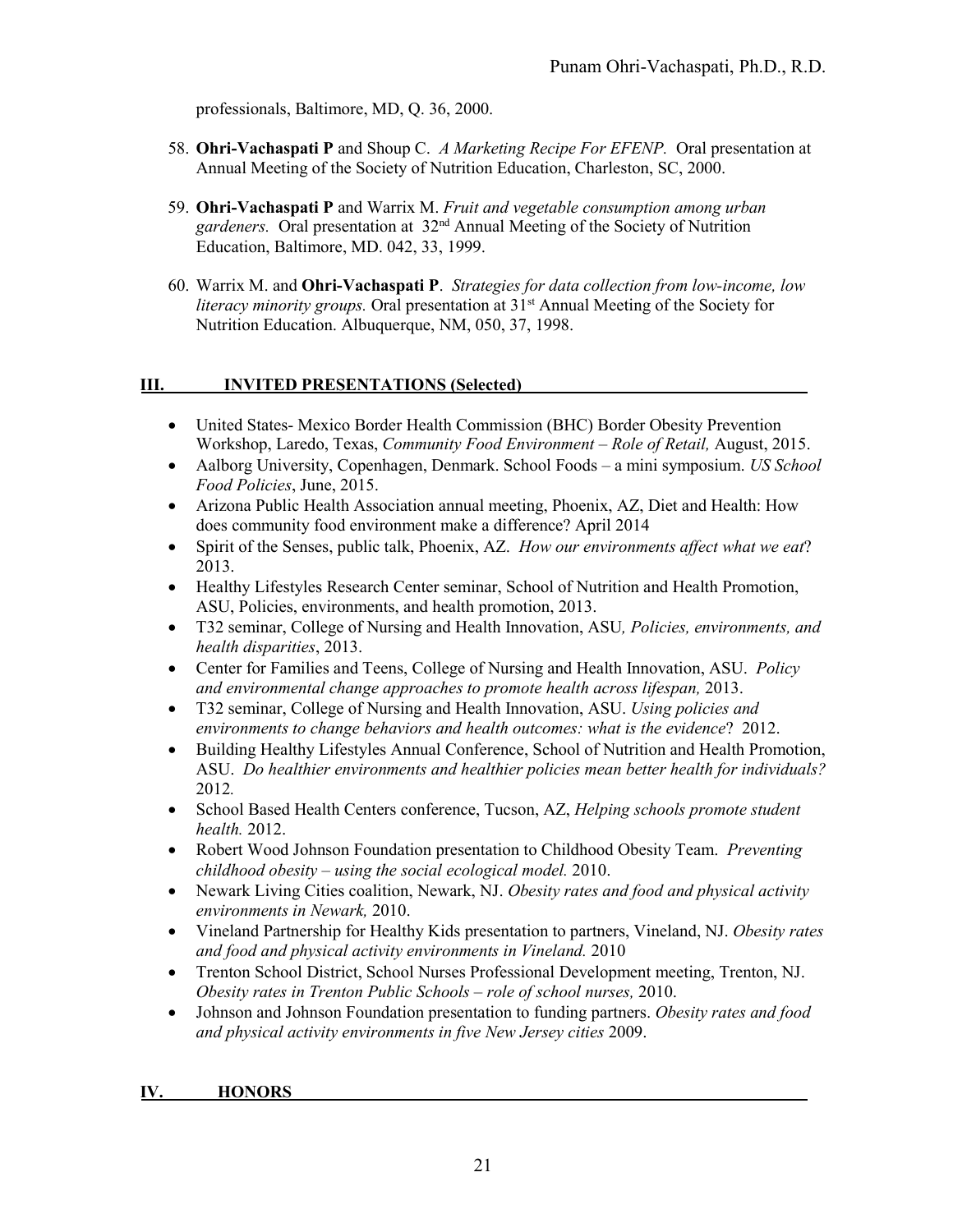- Robert Wood Johnson Health Policy Fellow, September 2016 August 2017.
- Leadership Academy (LA), sponsored by the Julie Ann Wrigley Global Institute of Sustainability and the Office of Knowledge and Enterprise Development, Arizona State University. Selected in 2015.
- Senior Sustainability Scientist, Julie Ann Wrigley Global Institute of Sustainability 2013 present.
- ASU President's Medal for Social Embeddedness. Improved Nutrition through Arizona Farmers' Markets. 2013
- Nominated for the Faculty Women's Association Outstanding Mentor Award, 2013
- Nominated to the Dietary Guidelines Advisory Committee by the Academy of Nutrition and Dietetics. 2013
- College Marshall, Arizona State University, School of Nutrition and Health Promotion, 2012
- Robert Wood Johnson Foundation, Childhood Obesity Fellow, 2007-2010
- Steps Champion Award for service to community (Cuyahoga County, Ohio), 2006
- National Extension Association of Family and Consume Sciences (NEAFCS) Central Regional Finalist for Program of Excellence through Research Florence Hall Award, 2001
- Ohio State University, Epsilon Sigma Phi Tools for Teaching Award, 2000, 2002, 2004, 2007
- Adjunct Faculty, Department of Nutrition, Case Western Reserve University, 2000-2002

## **V. TEACHING AND MENTORING**

### **V.a Courses Taught**

- Massive Open Online Course (MOOC) on Health and Wellness (Scheduled to launch Spring 2016)
- Introduction to Obesity Prevention and Management (Graduate, Fall 2014, Fall 2015)
- Policies, Environments, and Obesity Prevention (Graduate, Fall 2012, Fall 2013, Planned for Spring 2016)
- Research Methods (Graduate, Spring 2012, Spring 2013, Spring 2014, Fall 2014, Fall 2015)
- Data analysis (Graduate, Spring 2012)
- Evaluation of Health Science Research (Undergraduate, Fall 2011)
- Health Promotion Policy (Undergraduate, Spring 2011)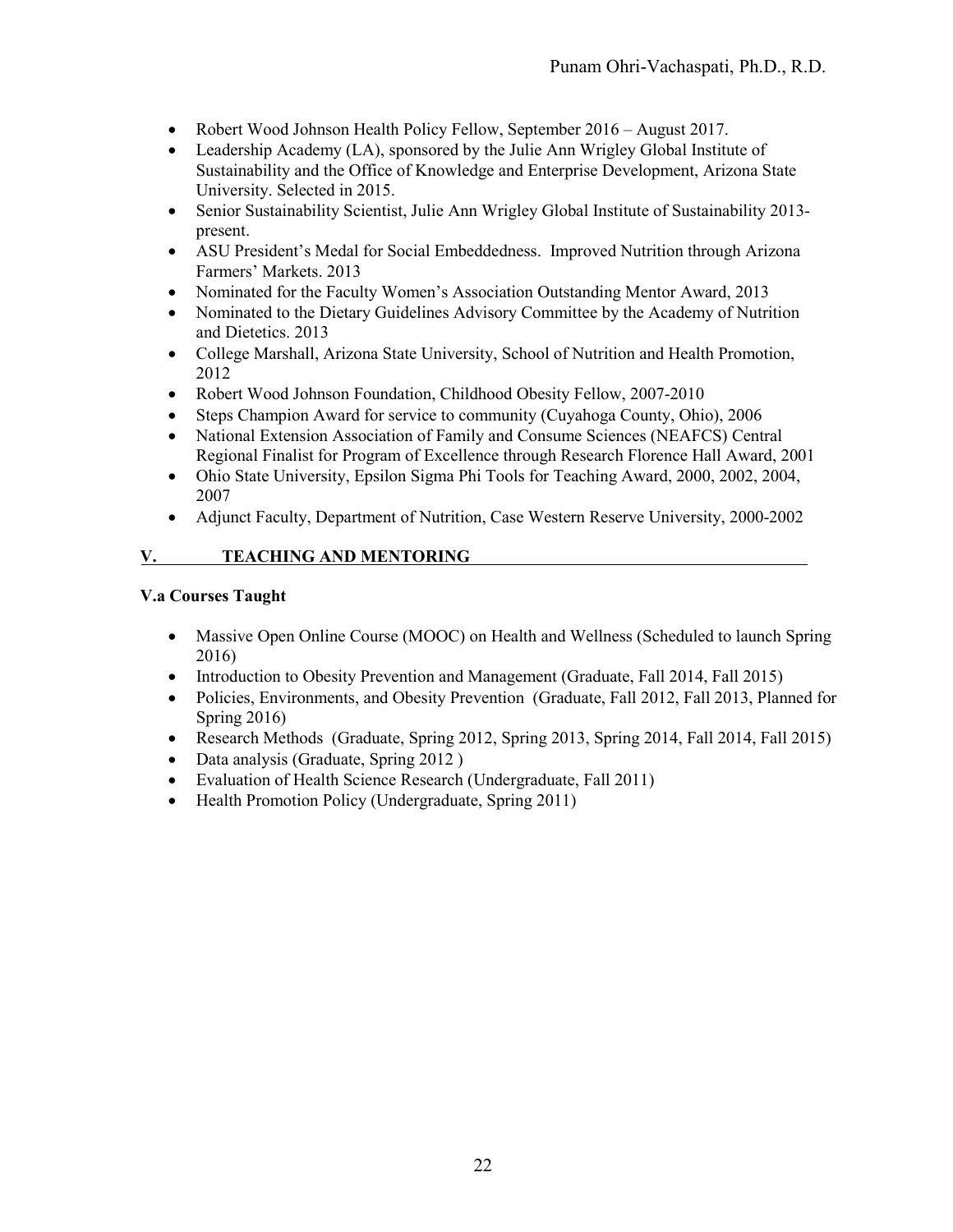| Program                                          | <b>Student</b>      | <b>Degree</b>          | Role in<br>Committee | Date of<br><b>Defense</b> | <b>Current Position</b>                                                                        |
|--------------------------------------------------|---------------------|------------------------|----------------------|---------------------------|------------------------------------------------------------------------------------------------|
| <b>PhD</b> Students                              |                     |                        |                      |                           |                                                                                                |
| Nutrition                                        | Vaudrin N           | PhD                    | Chair                |                           |                                                                                                |
| Nutrition                                        | Lorts C*            | PhD                    | Chair                |                           |                                                                                                |
| Nutrition                                        | Green J*            | PhD                    | Chair                |                           |                                                                                                |
| Nutrition                                        | Goett T             | PhD                    | Member               | Spring 2016               |                                                                                                |
| Nutrition                                        | DeWeese $R^*$       | PhD                    | Chair                | Spring 2015               | Post-doc, SNHP,<br><b>ASU</b>                                                                  |
| Nutrition                                        | Bertmann F          | PhD                    | Member               | Spring 2013               | Post-doc University<br>of Nebraska (2013-<br>14), Public Health<br><b>Nutrition Consultant</b> |
| Exercise and<br>Wellness                         | Smith L             | PhD                    | Member               | Spring 2014               | Lecturer, SNHP,<br><b>ASU</b>                                                                  |
| Public<br>Programs                               | Hand L              | PhD                    | Member               | Spring 2014               | Assistant Professor,<br>University of North<br>Dakota                                          |
| <b>Masters Students</b>                          |                     |                        |                      |                           |                                                                                                |
| Obesity<br>Prevention &<br>Management<br>Obesity | Dwaik N<br>Acosta M | <b>MS</b><br><b>MS</b> | Chair<br>Chair       | Spring 2016               |                                                                                                |
| Prevention &<br>Management                       |                     |                        |                      |                           |                                                                                                |
| Nutrition                                        | Thibodeau T         | <b>MS</b>              | Member               | Spring 2016               |                                                                                                |
| Nutrition                                        | Shedden R           | <b>MS</b>              | Member               |                           |                                                                                                |
| Nutrition                                        | Mollner K           | MS                     | Chair                | Fall 2015                 | Public Health<br>Dietitian, Maricopa                                                           |
| Obesity<br>Prevention &                          | Giles M             | MS                     | Member               | Spring 2015               | County Dept Health<br>Dietetic Intern                                                          |
| Management<br>Obesity<br>Prevention &            | Dachenhaus E        | MS                     | Chair                | Spring 2015               | Admitted to a<br>Physician's Assistant                                                         |
| Management<br>Nutrition                          | Nelson S            | MS                     | Member               | Spring 2015               | program<br>Dietetic Intern                                                                     |

**V.b Students Mentored at the School of Nutrition and Health Promotion at ASU**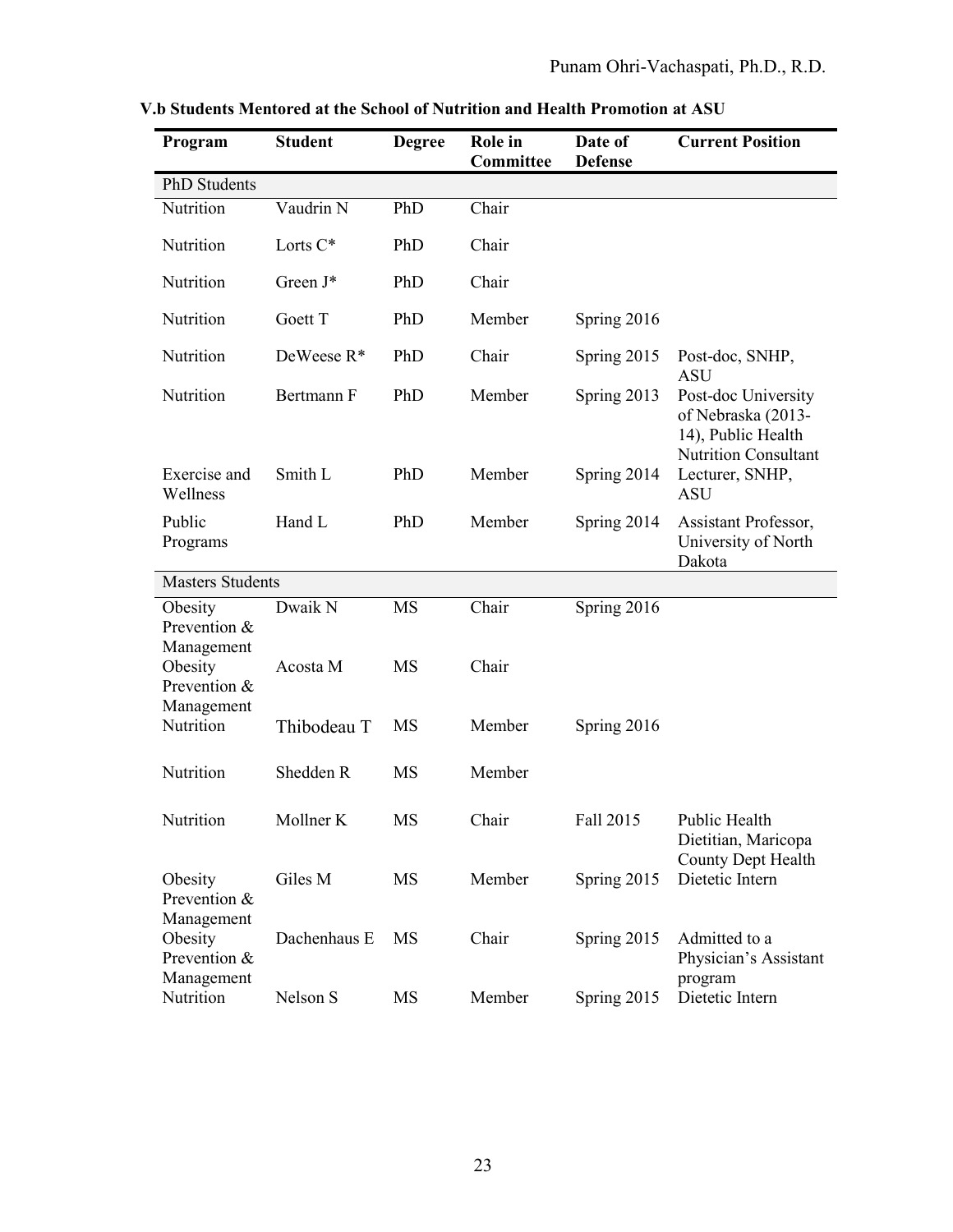| Program                       | <b>Student</b>       | <b>Degree</b>            | Role in<br><b>Committee</b> | Date of<br><b>Defense</b> | <b>Current Position</b>                                  |  |
|-------------------------------|----------------------|--------------------------|-----------------------------|---------------------------|----------------------------------------------------------|--|
| Nutrition                     | Kubic K              | MS                       | Member                      | Spring 2015               | Dietetic Intern                                          |  |
| Nutrition                     | Snyder D             | MS                       | Member                      | Fall 2014                 | Dietetic Intern                                          |  |
| Nutrition                     | Green J*             | MS                       | Chair                       | Fall 2013                 | PhD Student at<br>SNHP, ASU                              |  |
| Nutrition                     | Brown A              | MS                       | Chair                       | Fall 2013                 | School Food Service,<br>Gilbert Schools, AZ              |  |
| Nutrition                     | Bader W*             | MS                       | Chair                       | Fall 2013                 | Independent<br>consultant                                |  |
| Sustainability                | Tang $X^*$           | MS                       | Co-Chair                    | Summer '13                | PhD Student,<br>Minnesota School of                      |  |
| Nutrition                     | Martinelli S*        | MS                       | Chair                       | Spring '13                | Public Health<br>School Food Service,<br>Deer Valley, AZ |  |
| Nutrition                     | Vaudrin N            | MS                       | Member                      | Spring '13                | PhD Student, Case<br><b>Western Reserve</b>              |  |
| Nutrition                     | Kiser <sub>S</sub> * | MS                       | Member                      | Spring '13                | University                                               |  |
| Nutrition                     | Springer L           | MS                       | Member                      | Summer<br>13              |                                                          |  |
| Nutrition                     | Berry A*             | MS                       | Chair                       | Spring '12                | WIC Dietitian, NM                                        |  |
| Nutrition                     | Tiran B              | MS                       | Member                      | Spring '12                |                                                          |  |
| <b>Undergraduate Students</b> |                      |                          |                             |                           |                                                          |  |
| Nutrition                     | Nielsen A            | <b>Barrett</b><br>Honors | Chair                       | Spring '14                | MPH/RD student at<br>University of<br>Minnesota          |  |
| Nutrition                     | Gonzalez A           | <b>Barrett</b><br>Honors | Chair                       | Spring '12                |                                                          |  |
| Nutrition                     | Beckmann J           | <b>Barrett</b><br>Honors | Member                      | Spring '12                | Medical Student,<br>University of Arizona                |  |
| Nutrition                     | Wendt R              | <b>Barrett</b><br>Honors | Member                      | Spring '12                |                                                          |  |

## **\*Student for who Ohri-Vachaspati was the primary mentor (chair) presented mentored work at national conferences as first authors.**

## **V.c Other Mentoring Experience**

**Rutgers University:** Mentored two Research Analysts, at the Center for State Health Policy, Rutgers University.

**Ohio State University Extension:** Mentored 18 Master's Dietetic Students from Case Western Reserve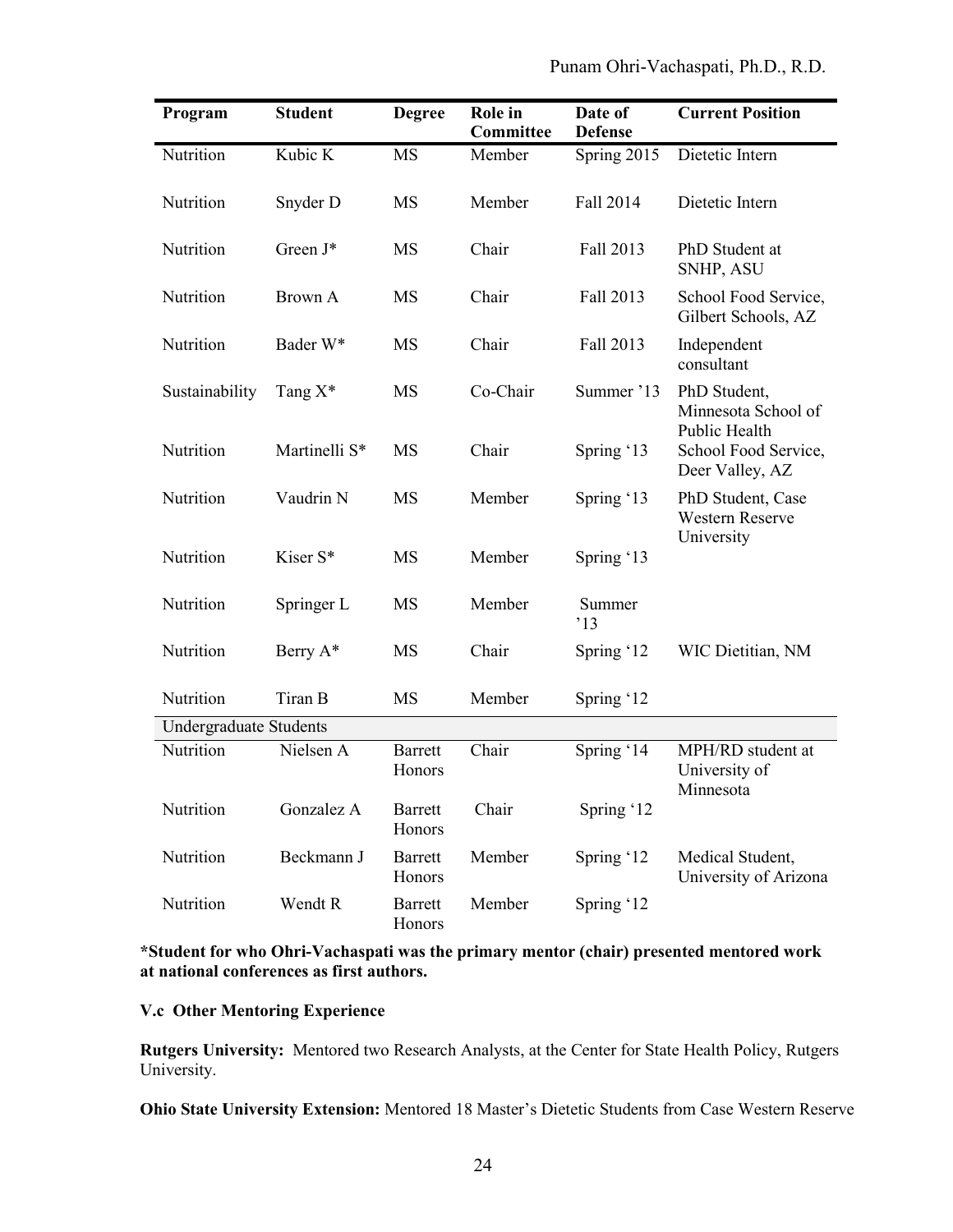University, the Ohio State University, and the Cleveland Clinic between 1999 and 2007 during their community nutrition rotations.

## **VI. SERVICE TO UNIT AND UNIVERSITY (Selected)**

### **VI.a New Initiatives**

**Instructor for the ASU Global Freshman Academy Massive Online Open Course (MOOC).**  First time offered in Spring of 2016.

**Developed a new interdisciplinary Master's Degree Program in Obesity Prevention and Management.** The program was launched in the fall 2014.

**Founding Chair, Undergraduate Nutrition Research Colloquium, fall 2013.** Started a new Nutrition Program initiative to increase undergraduate student's exposure to research in the field of nutrition and health promotion. These colloquia are now organized on a regular basis and are attended by about 40 – 50 undergraduates each month.

**Founding Chair, SNHP and Healthy Lifestyle Research Center Seminar series**, 2012 and 2013. Instituted the first regular series of seminar in the program's history. These weekly seminars, now in their fourth year, have become a regular feature at the school and are attended by faculty and students.

Organized **Behavior Research Group meeting** for researchers in nutrition, exercise and wellness, and nursing (2011-2013). The group met once a month to discuss research topics and grant opportunities and proposals and provides networking opportunities to faculty members across disciplines.

**Member for the Steering Committee for the Food Systems Transforming Initiative at the Global Institute for Sustainability at ASU.** This group of experts was invited to provide strategic input in group meetings, individually, and virtually, related to planning and implementation of activities for the new initiative at the Global Institute of Sustainability.

## **VI.b Academic Committees**

**Physical Activity, Nutrition, and Wellness (PANW) PhD Program. Executive Committee Member (2010 – 2016)** This committee, with two representatives from nutrition and two from exercise and wellness, oversees the PANW PhD program. The committee meets once a month to deliberate on issues related to the PhD program.

**Coordinator for Nutrition Program, PANW (2012 – 2016)**. Represent as liaison between nutrition faculty and students and the PANW Executive committee.

**Chair, PANW Comprehensive exams revision committee (2014-15).** The committee comprising of SNHP faculty made recommendations to the PANW Executive committee for revisions to the comprehensives exam process. A new exam format will be used for PANW students starting 2015.

**Chair, PANW Progressives exams revisions committee (2014)**. The committee comprising of SNHP faculty worked with faculty involved with teaching core courses to develop a more application based progressive exam plan.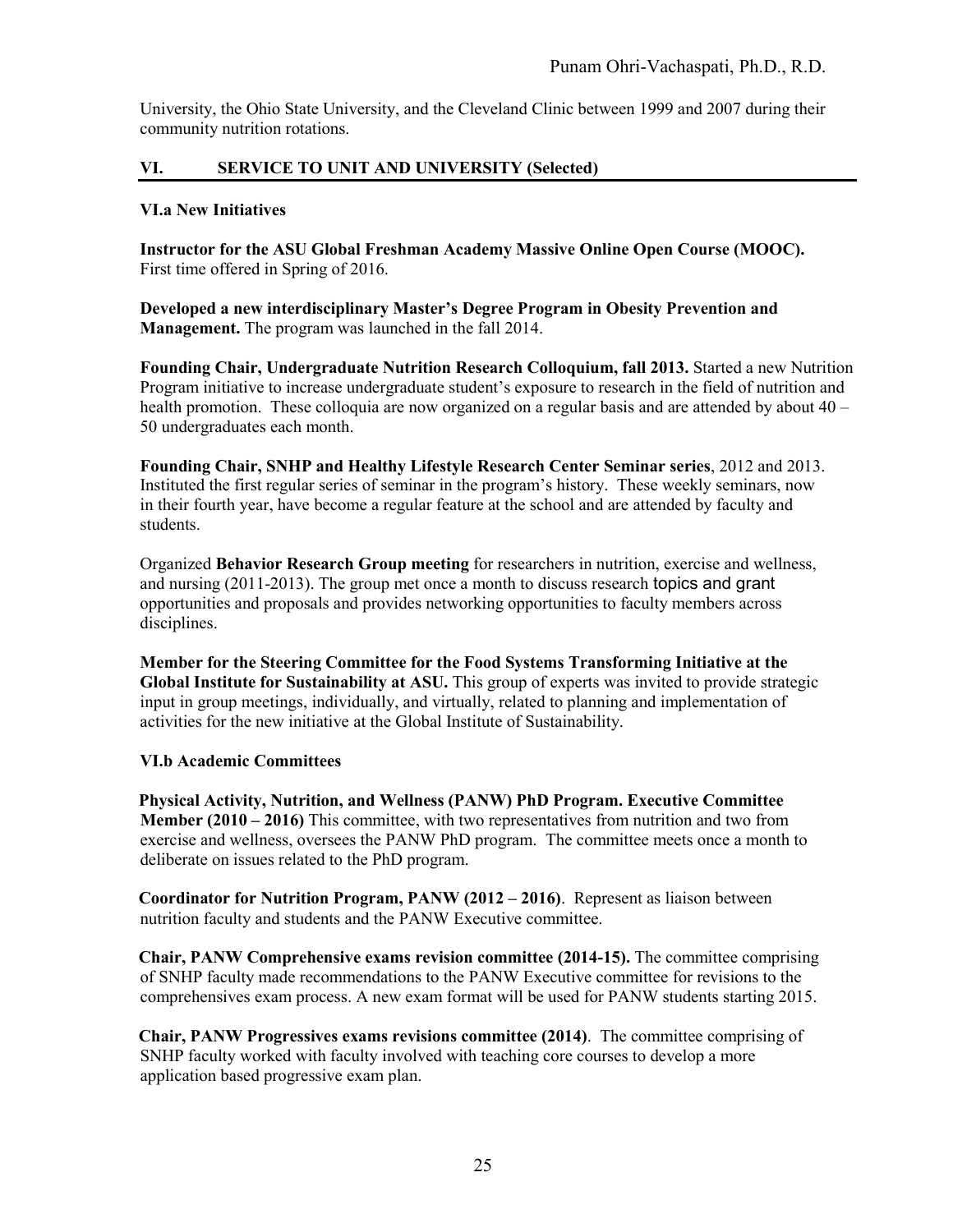**Executive Committee, T32** (2013- 2015) "Transdisciplinary Training in Health Disparities Science grant. The committee meets to review the progress of T32 scholars and to select new candidates for the program.

**Member Curriculum and Program Committee (2013-2014).** This university level committee met monthly to review new programs proposed university wide.

**Member Undergraduate Retention and Engagement (2015-2016).** This college level committee is charged with ensuring student retention and success.

## **VI.c Personnel and Search Committees**

**Chair, SNHP Personnel committee for SNHP (2014).** This 10 members committee provided peer evaluations for all SNAP TT faculty and submitted letters to the Directors of SNHP and Associate Directors for EXW and NTR. I developed and implemented a new plan for evaluation that has been used for two years**.** 

**Chair / Member Personnel Committee for Nutrition (2011, 2012, 2013).** These committees were responsible for providing annual peer evaluation for all nutrition faculty.

### **Faculty Search Committee**

**Chair 2012:** Organized a cluster hire search that was responsible for bringing on board three new tenure track faculty members.

**Member 2011, 2014**.

## **VII. PROFESSIONAL SERVICES**

#### **VII.a Editorial Boards**

- Board of Editors, *Journal of the Academy of Nutrition and Dietetics* 2014 current. *JAND* is the peer reviewed journal of the Academy of Nutrition and Dietetics – the professional organization for nutritionists and dietitians.
- Associate Editor, *Public Health Nutrition* 2011 2016. *PHN* is an international peer reviewed journal published by Cambridge University Press.

## **VII.b Reviewer for Journals**

- JAMA Pediatrics
- American Journal of Preventive Medicine
- American Journal of Public health
- Journal of the Academy of Nutrition and Dietetics
- Journal of Nutrition Education and Behavior
- Preventing Chronic Disease
- PLOS ONE
- Nutrition and Metabolism
- Obesity Journal of the Obesity Society
- Evaluation and Program Planning
- Public Health Nutrition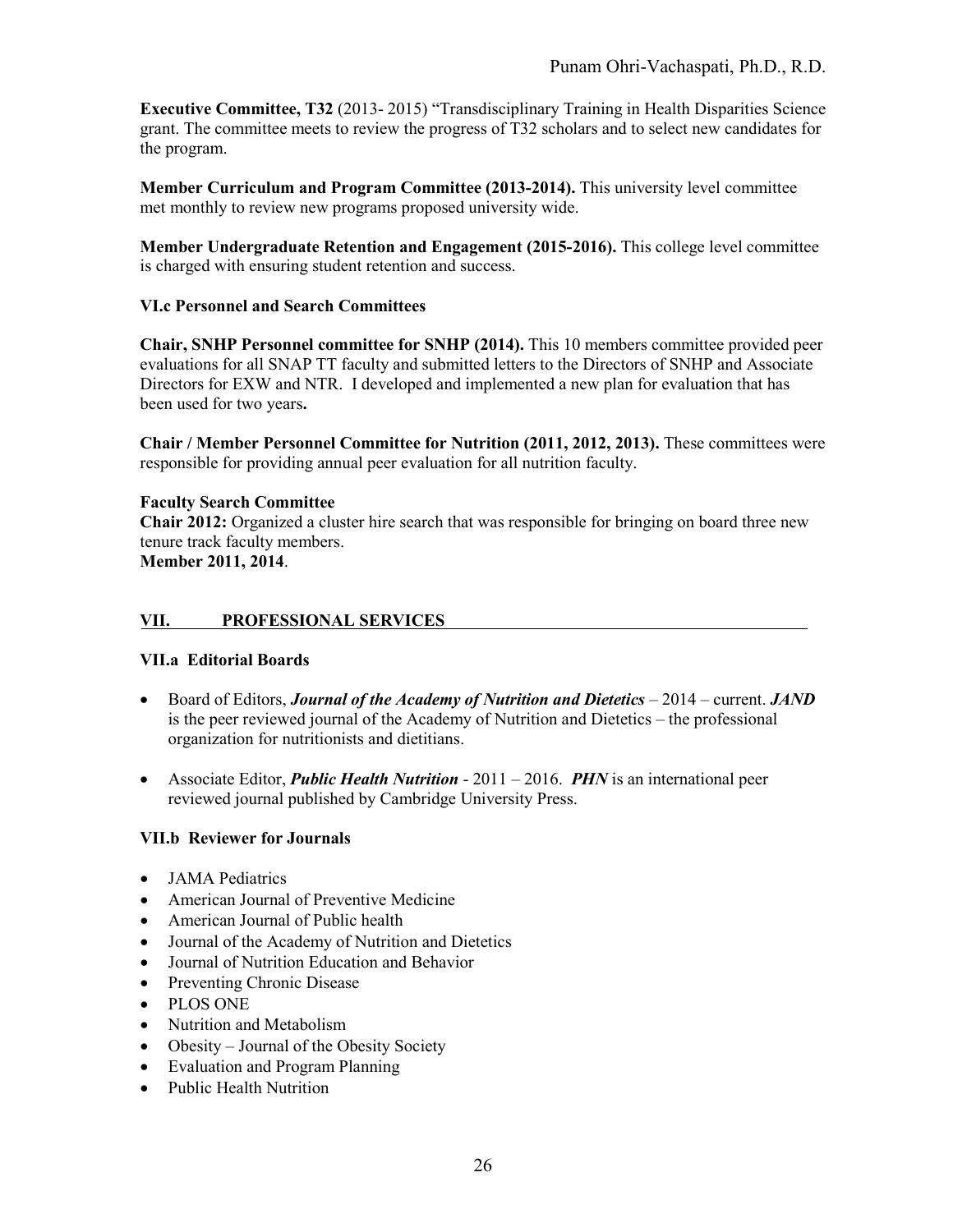## **VII.c Reviewer for Grants**

- National Institute of Health, Time-Sensitive Obesity Policy and Program Evaluation, 2015-
- USDA's Food Science and Nutrition program, 2013
- RWJF: Healthy Eating Research, multiple years

## **VII.d Invited Membership to National, State and Local Technical Committees**

- Invited member of the Border Obesity Prevention Technical Work Group (BOPTWG) by the Office of Border Health, Texas Department of Health Services**.** 2014-2015
- Invited Member, National Collaborative on Childhood Obesity Research (NCCOR) National expert panel (15 invited experts) on childhood obesity declines. 2013-current
- Member, NCCOR (National Collaborative on Childhood Obesity Research) a collaboration between NIH, CDC, RWJF, and USDA. Member, 5-member-core-working-group for development of Measures Registry, an online resource for researchers and practitioners. 2008- 2011
- Co-Chair, ShapingNJ, Surveillance and Evaluation workgroup for Center for Disease Control's Nutrition Physical Activity and Obesity (NPAO) Program in New Jersey, Department of Health, NJ. 2008-2010
- Chair, Greater Cleveland Fruits and Veggies More Matters campaign, 2007. Developed a coalition of over 20 organizations to launch a new national fruits and vegetable promotion campaign
- Co-chair, Clevelanders in Motion, Think Tank, Nutrition Sub-Committee, 2003. The group's mission was to coordinate an inter-disciplinary approach to promoting healthy lifestyle behaviors
- Member, National Youth-EFNEP evaluation work group, 1999 2001 The group's mission was to develop a pool of validated questions to be used for evaluating the youth-EFENP program nationally

## **VII.e Membership and Service to Professional Organizations**

- Academy of Nutrition and Dietetics
- American Public Health Association, *Member Program Committee*
- Society for Nutrition Education
- Nutrition Society
- Arizona Dietetic Association

## **VIII. COMMUNITY COLLABORATORS**

- Arizona Department of Health Services
- Arizona Department of Education
- Basha's and Food City stores, Phoenix, AZ